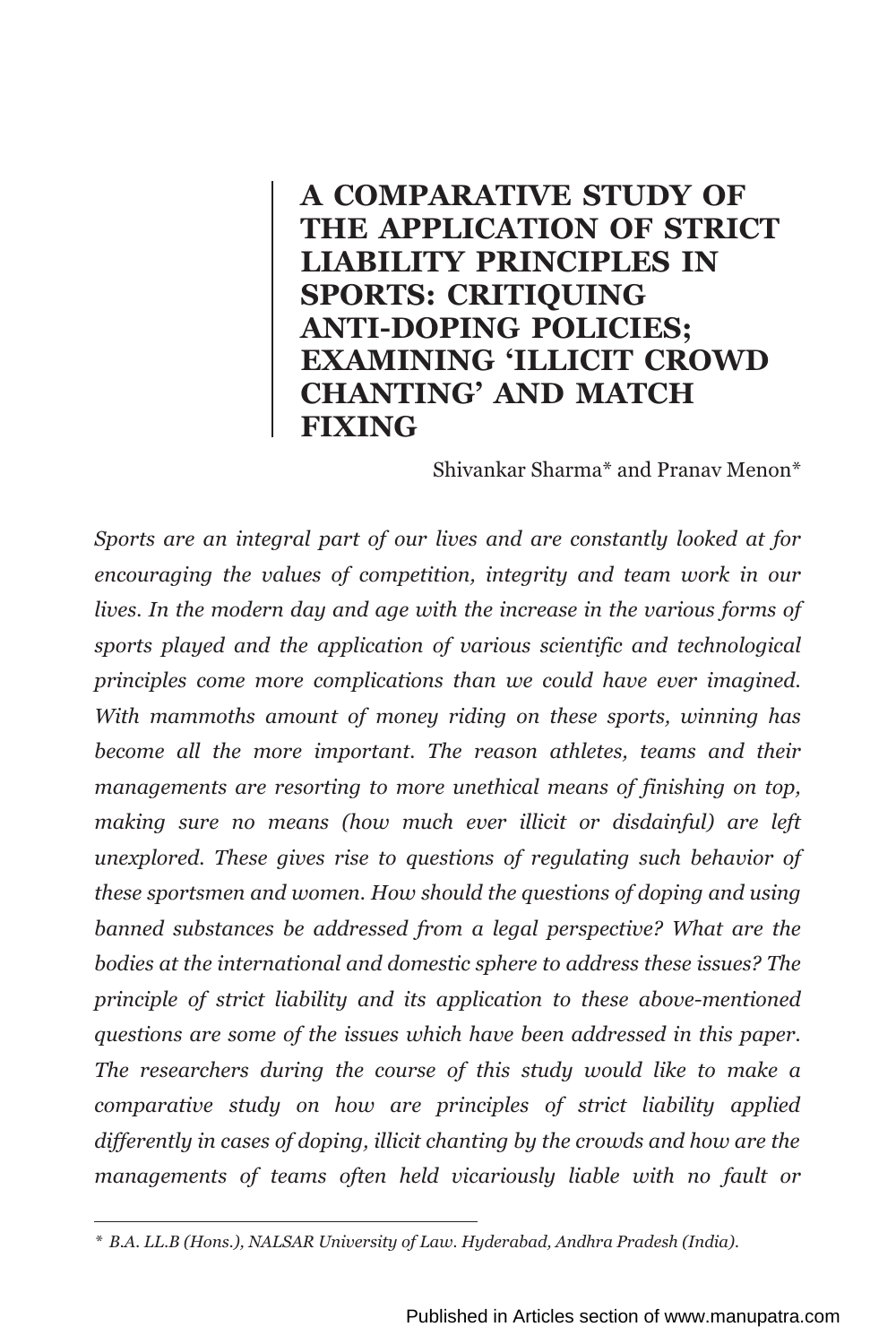*negligence when their players are accused of match fixing, the latter becoming ever important specially after the recent allegations on spot fixing on some cricketers and their managements.*

#### **I. INTRODUCTION**

Since the inception of Olympics more than a century ago, the human race has gained impetus in not merely actively playing sports but also passively watching it for means of entertainment. Apart from the frenzy, patriotic fervor and passion generated by sports, the economic activities surrounding and emanating from it, has facilitated numerous calls for its stricter regulation and conduct. For example, Cricket in India, despite not being the national sport, commands popularity of almost entire of its population. However, sports regulation at the national level in India has two primary barriers: *first*, for addressing any sports law reform, it must be undertaken by the state legislature;<sup>1</sup> second, the interference of any national government in the conduct of any Olympic sport is not agreeable as per the International Olympic Association.<sup>2</sup>

Sports law can be characterized as a range of legal issues which may be encountered both in amateur as well as professional sports. Such issues may overlap with concerns surrounding labour law, competition law, antitrust law, contracts, tort or criminal law between players, agents, sporting bodies or government regulators. This nascent but emerging interdisciplinary field requires appropriate knowledge concerning the rules of every game, functioning of professional leagues and other sports related statutes.<sup>3</sup> With the advancement in technology and the lucrative monetary nature for

<sup>1</sup> INDIA CONST. list II, entry 33; Mentions sports in the State list, along with activities such as theatre, entertainment and amusement.

<sup>2</sup> Vidushpat Singhania*, Sports Law Reforms in India: Agenda for 2014*, LAKSHIKUMARAN & SRIDHARAN ATTORNEYS *available at* http://www.lakshmisri.com/News-and-Publications/ Publications/articles/Corporate/sports-law-reforms-in-india-agenda-for-2014.

<sup>3</sup> DARREN HEITNER, HOW TO PLAY THE GAME: WHAT EVERY SPORTS ATTORNEY NEEDS TO KNOW  $(2014).$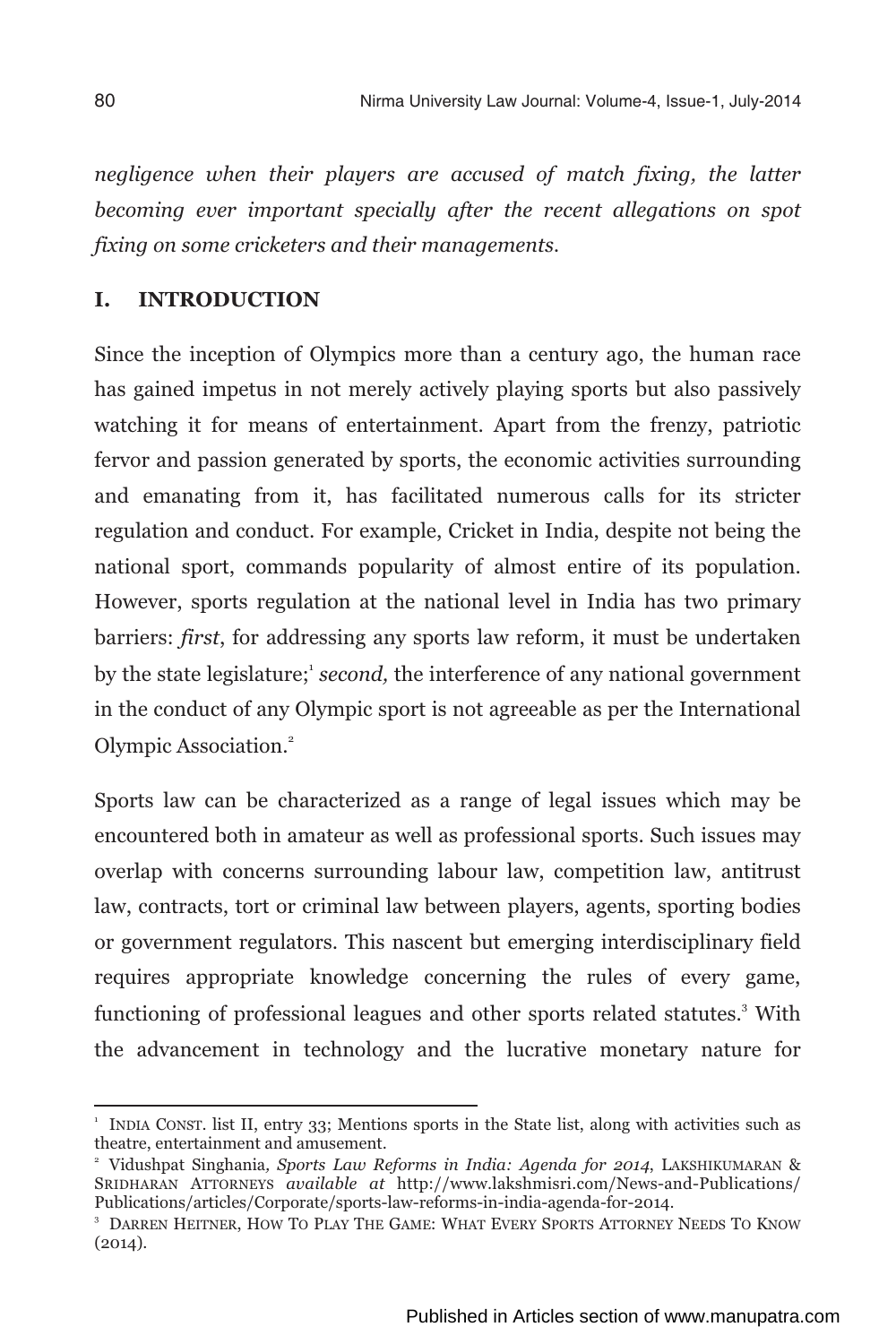participation in sports, athletes nowadays are willing to put ethics aside to gain a competitive advantage or enhance their physical performance over others.<sup>4</sup> In order to prevent such 'cheaters' from engaging in anti-sporting practices, there was a requirement for certain legal presumptions to be developed that ran against the ordinary notion of culpability which is 5 prevalent in criminal law.

Among several such governing regulations for sports, lies the principle of 'strict liability' which is applied in cases of certain sporting offences. Although this principle applies to scenarios around betting and match fixing as well, the primary focus of this piece will be to analyse its applicability in cases of doping by athletes and critique the same, then making a comparative study with the application in the other branches of sports. For the convenience of the reader, the authors would like to divide this piece into five parts: a) understand the concept of strict liability and vicarious liability; b) Application of strict liability principle in anti-doping laws c) Need for strict regulation of sports law violations; d) Inconsistencies in applying these principles by courts; e) Suggest changes to pave way for a balanced approach for dealing with sporting offences; and f) strict liability, illicit crowd chanting and match fixing.

#### **2. STRICT LIABILITY PRINCIPLE AND VICARIOUS LIABILITY**

The general elements of strict liability entails that a legal obligation is cast upon a person, without a fault of the person having to be proved. This can be reformulated to mean that a person who causes danger to another is entitled to do so, but must take into account the potential obligation to compensate

<sup>4</sup> Vidya Narayanaswamy, *Regulating Doping in Sports*, SPORTS@LAWNK, July 2011 *available at* http://lawnk.wordpress.com/2011/07/02/regulating-doping-in-sport/.

<sup>5</sup> Frank Oschütz, *Harmonization of Anti-Doping Code Through Arbitration: The Case Law of the Court of Arbitration for Sport*, 12 MARQ. SPORTS L. REV. 675 (2002) *available at* http://scholarship.law.marquette.edu/sportslaw /vol12/iss2/7.

<sup>6</sup> Janno Lahe, *Regulation of Strict Liability in the CFR and the Estonian Law of Obligations Act*, XVII JURIDICA INTERNATIONAL (2010), http://www.juridicainternational.eu/ public/pdf/ji\_2010\_1\_167.pdf.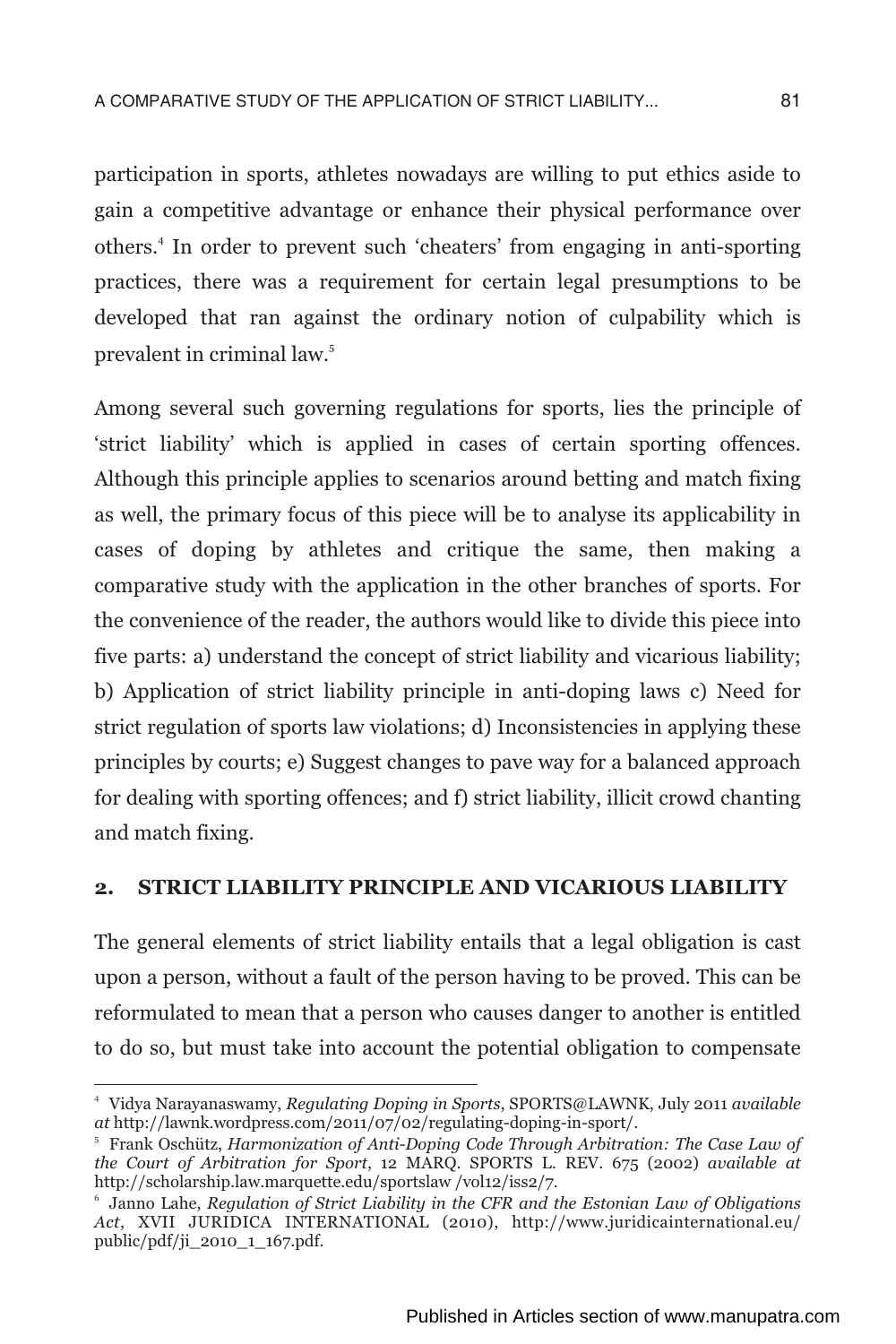for no-fault damage. $\degree$  This rule was evolved in the case of Rylands v. Fletcher, <sup>7</sup> where it was held that no *mens rea* was required in order to prove liability. Thus, there is no finding of fault, which can be in the nature of negligence or tortious intent. Similarly this rule was later extrapolated in other common law jurisdictions as well. More so, even civil law jurisdictions like France also have similar principles. In France, until the end of the 19<sup>th</sup> century, fault as a pre-requisite to liability was not questioned until 1896, when a French court ordered the payment of compensation to the widow where no liability on part of the factory was proved with regards to the accident which took place. $^{\circ}$ Similarly, this was introduced in other jurisdictions like Germany as well in 1838 with the passing of the Prussian Railways Act.

Like most legal systems, anti-doping jurisprudence is not perfect. A strict liability system, while promoting integrity among athletes, can lead to injustices at the individual level. Although the principle of strict liability, where the burden lies on the sportsperson to ensure that his/her body is not intoxicated with banned substances, is seen by the international sport body as an effective measure to clean up sports, authorities must be mindful of the serious repercussions that inevitably arise of such a system. The livelihood and reputation of sportspersons can be greatly hampered by the levying of doping allegations and therefore, it is incumbent on the authorities to encourage a fair, trustworthy and transparent system.<sup>9</sup>

Strict liability also has overlapped with vicarious liability, which is usually an area dominated by fault based liability; as making an innocent party pay for the damages of another may appear unjust on the face of it, on perusing the legal system of the common or civil laws however, we can see it is necessary.<sup>10</sup>

<sup>7</sup> [1868] UKHL 1.

<sup>8</sup> *Supra* note 6.

<sup>9</sup> Ryan Connolly, *Balancing the Justices in Anti-Doping Law: The Need to Ensure Fair Athletic Competition Through Effective Anti-Doping Programs vs. the Protection of Rights of Accused Athletes*, 5(2) VIRGINIA SPORTS AND ENTERTAINMENT LAW JOURNAL (2006).

<sup>&</sup>lt;sup>10</sup> PAULA GILIKER, VICARIOUS LIABILITY IN TORT A COMPARATIVE PERSPECTIVE (2013).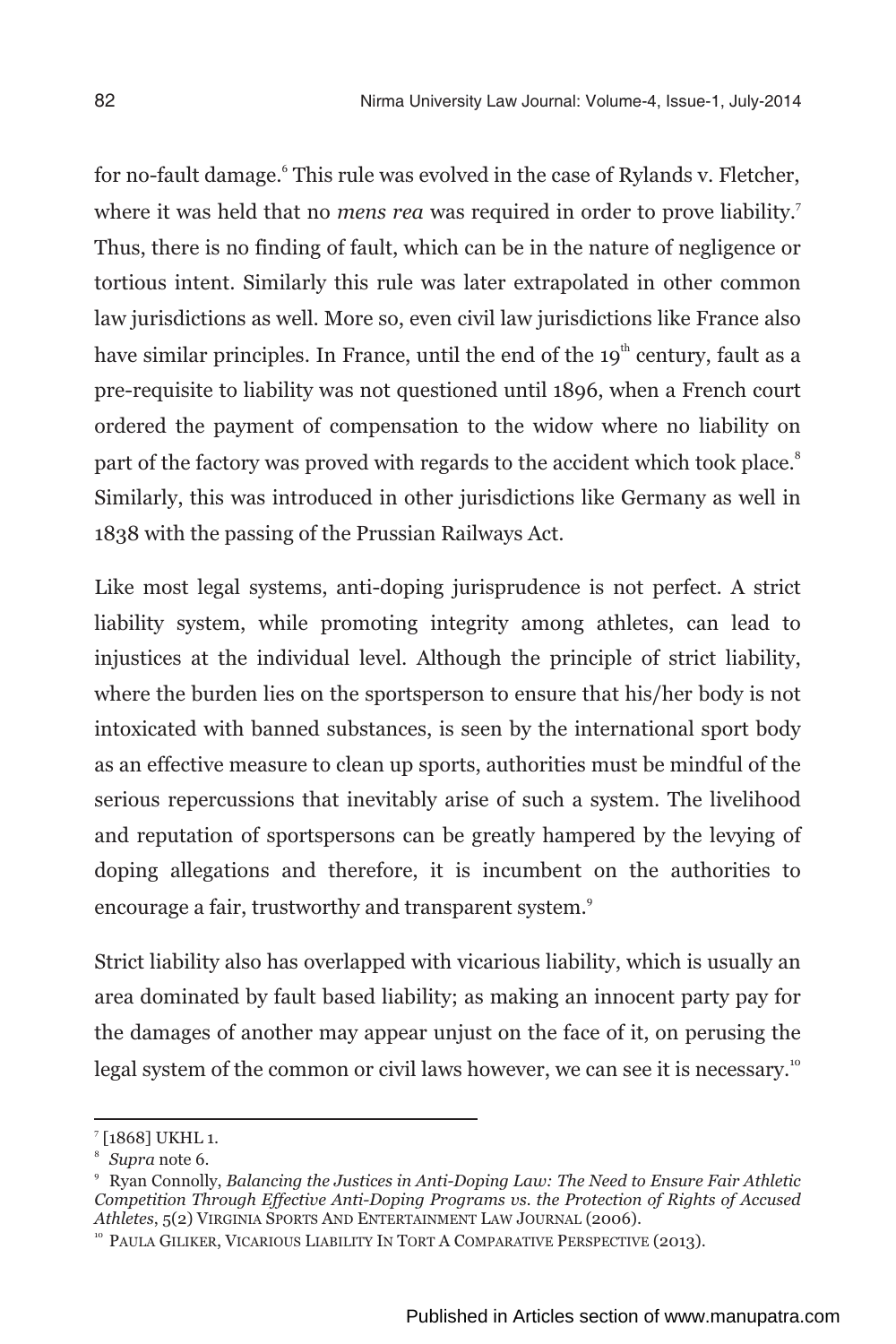Therefore there exists some special relationships between parties where one party for no apparent fault of its own has to compensate as it is vicariously held liable for the acts of another, this is found in the legal orders of England and Wales, Australia, Canada, France, Germany and others such as United States, New Zealand and Spain.<sup>11</sup> In the context of sports law also, such a vicarious principle will be examined in the later sections.

Further, every athlete, by participating in sport and/or by affiliating himself to a sporting federation accepts its constitution, bye laws and regulations of such a federation and rules of that sport. This embodies to constitute a contract between the athlete and the concerned federation and thus, must comply with the terms and conditions by virtue of an institutional affiliation. This association thus automatically entails compliance of anti-doping provisions by virtue of membership, accreditation or participation in such sports organizations or sports events subject to the code.<sup>12</sup>

## **3. STRICT LIABILITY IN ANTI-DOPING LAWS**

## **Legal Regime for Anti-Doping**

The use of performance-enhancing substances in sports is not merely a recent phenomenon. As far back as 3,000 years ago in Ancient Greece, naked athletes would reputedly step up to the starting line after ingesting anything from mushroom and plant seed extracts to stimulating potions.<sup>13</sup> However, the present regime for doping control in the international arena, finds its

<sup>11</sup> *Id.*

 $12$ <sup>2</sup> Annelize du Pisani, *A contractual perspective on the strict liability principle in the World Anti-Doping Code,* DE JURE, *available at* http://www.dejure.up.ac.za/index.php/volumes/46 volume-4-2013/36-volumes/46-volume-4-2013/217-a-contractual-perspective-on-the-strictliability-principle-in-the-world-anti-doping-code.

<sup>13</sup> Australian Sports Drug Agency, *History of Drugs in Sport*, *available at* http://www.asda.org.au/media/history.htm (on file with the Virginia Sports and Entertainment Law Journal); Mark Stuart, *The war on drugs in sport – a perspective from the Athens Olympics*, 273 PHARMACEUTICAL J. 320 (2004), http:www.pjonline.com/pdf/articles/ pj\_20040904olympic.pdf.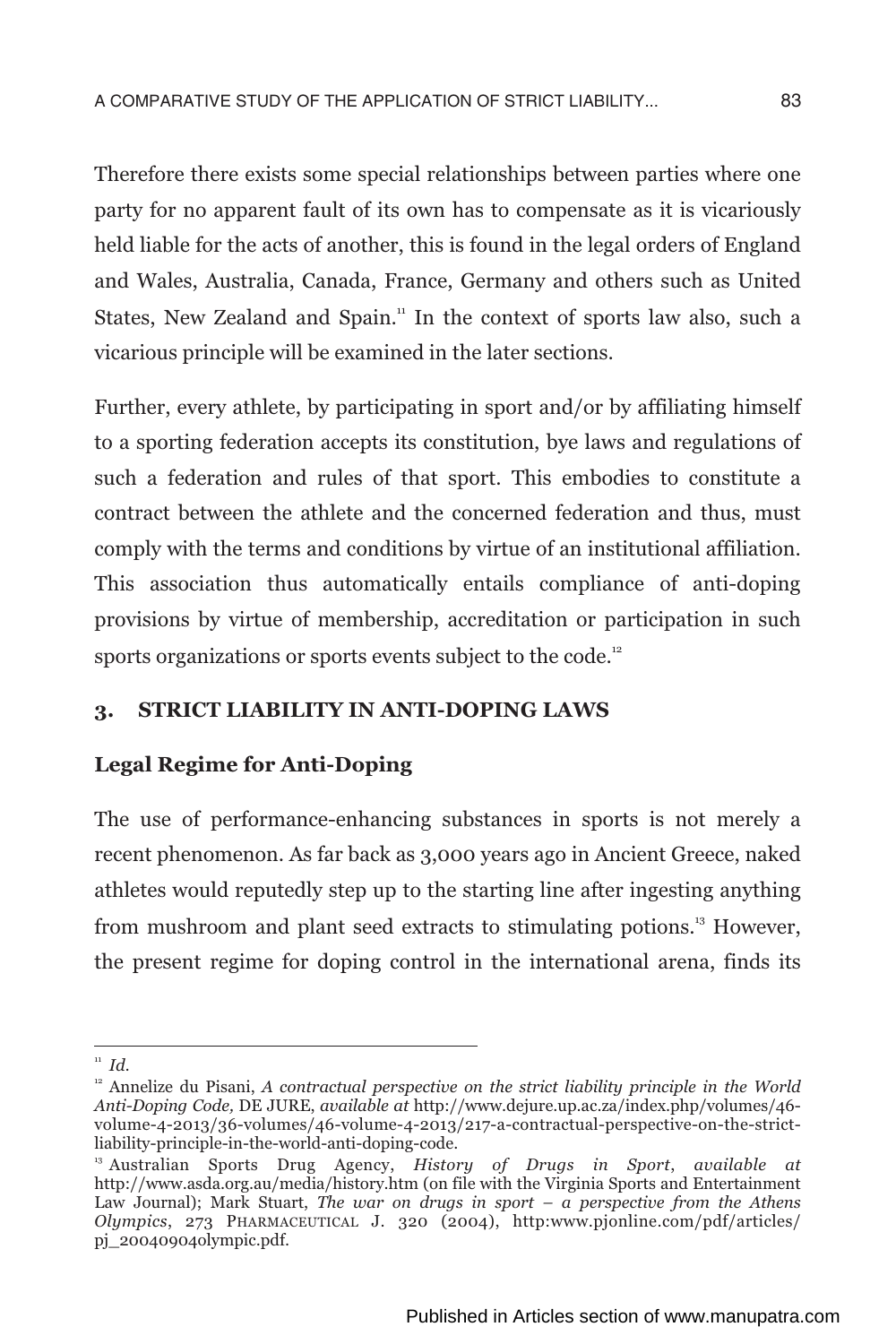roots in the modern Olympic movement. Anti-doping principles, like any rules of a competition, are sports rules governing certain conditions under which any sport ought to be played in its true spirit.

The fight against anti-doping in sport gained traction following the criminal investigation conducted during the Tour de France scandal in 1998 and the Salt Lake City Olympics in 2002, which exposed systematic drug use among the participants.<sup>14</sup> It seemed like international sporting authorities such as the IOC were soft on drug use and there was no active commitment on part of other sporting organizations to fight against doping in sport. The decision by the Olympic Movement Anti-doping Court in 1999, however, laid down the foundation of the anti-doping regulations. It expounded that doping in sports constitutes two circumstances: a) the use of an expedient (substance or method) which is potentially harmful to an athlete's health and/or capable of enhancing their performance; or b) the presence in the athlete's body of a prohibited substance or evidence of use thereof or evidence of the use of prohibited method.<sup>15</sup>

Apart from clarifying what constitutes doping, the need is felt for a more dynamic approach to tackle the menace of doping in sports. This was remedied when the International Olympic Council conducted World Conferences on Doping in Sport in Lausanne (1999) and Copenhagen (2003), to create a robust framework preventing athletes from engaging in doping tendencies.<sup>16</sup> These conferences involved participation among all major sports federations and around 80 government bodies to ensure uniform application of regulations against doping in sports. The outcome of these conferences was creation of World Anti-Doping Agency (WADA) as the

<sup>14</sup> Saul Friedman, *Contador, Doping and Strict Liability*, Sports Law e-Journal, art. 16 (2012).

<sup>15</sup> International Olympic Committee, Olympic Movement Anti-doping Code, Lausanne: IOC  $(1999)$ .

<sup>16</sup> Sooraj Sharma & Shujoy Mazumdar, *A Critical Appraisal of the Concept of Strict Liability in WADA Code*, National Seminar on Recent Development in Sport, ILI New Delhi (2011).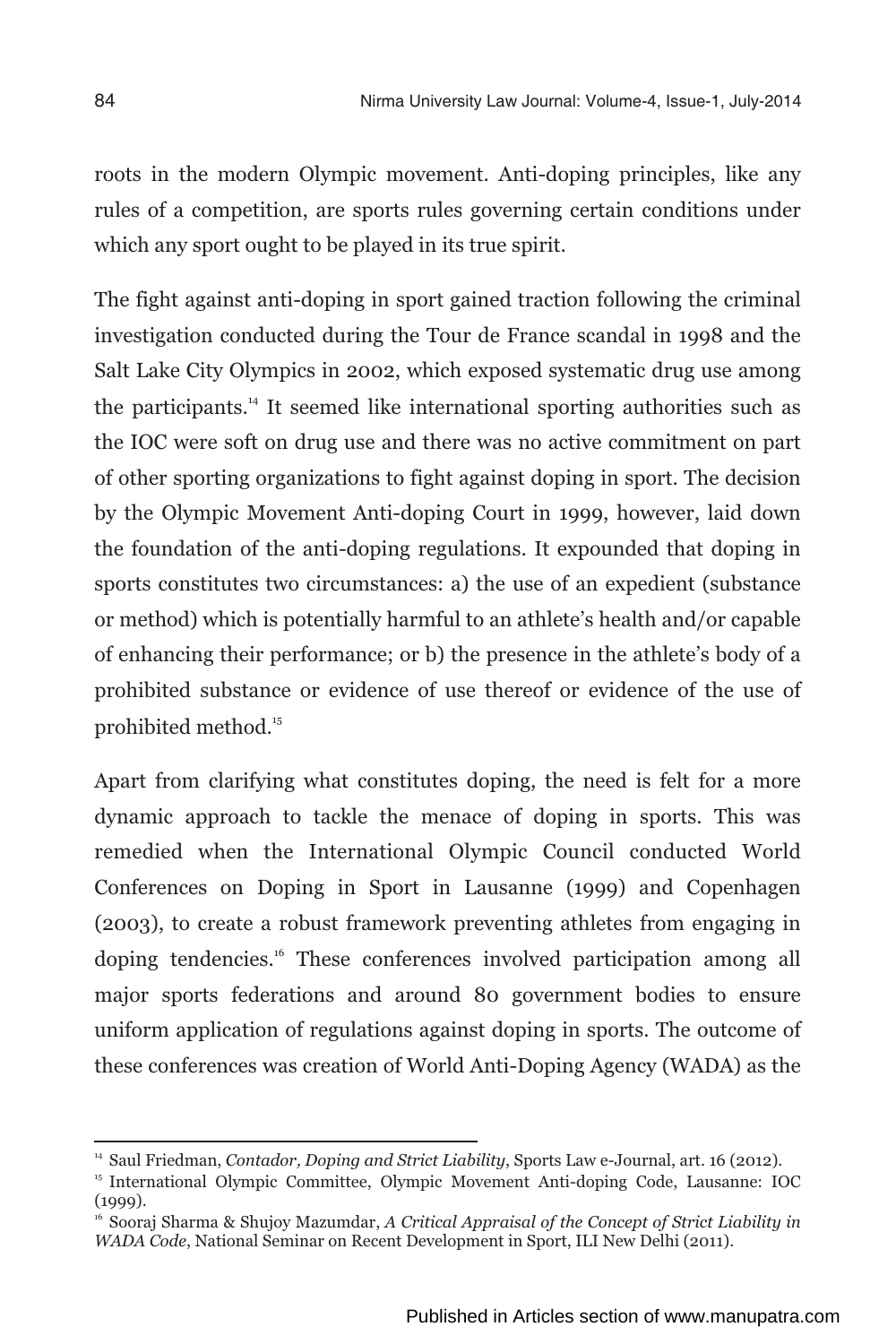principal institution to regulate the concern of doping in sports and effectively curb it. One of their key activities include the monitoring of World Anti-Doping Code (WADC), a document which seeks to harmonize regulations regarding anti-doping in sports, scientific research concerning doping, education and training of athletes, keeping track of developing technologies in sports to suggest revisions to the code, updating the list of prohibited substances in sports, etc.<sup>17</sup>

The WADC is the fundamental and universal document upon which the World Anti-Doping Program in sports is based. The Code applies to the Olympics and Olympic sports and by virtue of government's endorsement to its objectives, compliance is also sought from national sports authorities.<sup>18</sup> It plays a crucial role in harmonizing and coordinating actions, by setting out rules which governments will implement on ratification of the International Convention against Doping in Sport. Apart from setting out mandatory rules, which need to be incorporated verbatim by sporting bodies in various governments, the Code also sets out rules which are considered guiding principles.<sup>19</sup> Such a framework ensures the fundamental regulations of antidoping are consistent across national sporting bodies around the world, while the other sections of the Code accommodate for slight substantive amendments that may be necessary in different contexts and in different jurisdictions.

It works in conjunction with five International Standards aimed at bringing harmonization among anti-doping organizations in various areas: testing, laboratories, Therapeutic Use Exemptions (TUEs), the List of Prohibited Substances and Methods, and for the protection of privacy and personal

<sup>17</sup> Vidya Narayanaswamy, *Regulating Doping in Sports*, SPORTS@LAWNK, July 2011 *available at* http://lawnk.wordpress.com/2011/07/02/regulating-doping-in-sport/.

<sup>&</sup>lt;sup>18</sup> Paul Hovrath, *Anti-Doping and Human Rights in Sport: The case of AFL & the WADA code*, 32 (2) MONASH UNIVERSITY L. REV. (2006).

<sup>19</sup> *Supra* note 17.

<sup>&</sup>lt;sup>20</sup> World Anti-Doping Code, *available at:* http://www.wada-ama.org/en/World-Anti-Doping-Program/Sports-and-Anti-Doping-Organizations/The-Code/.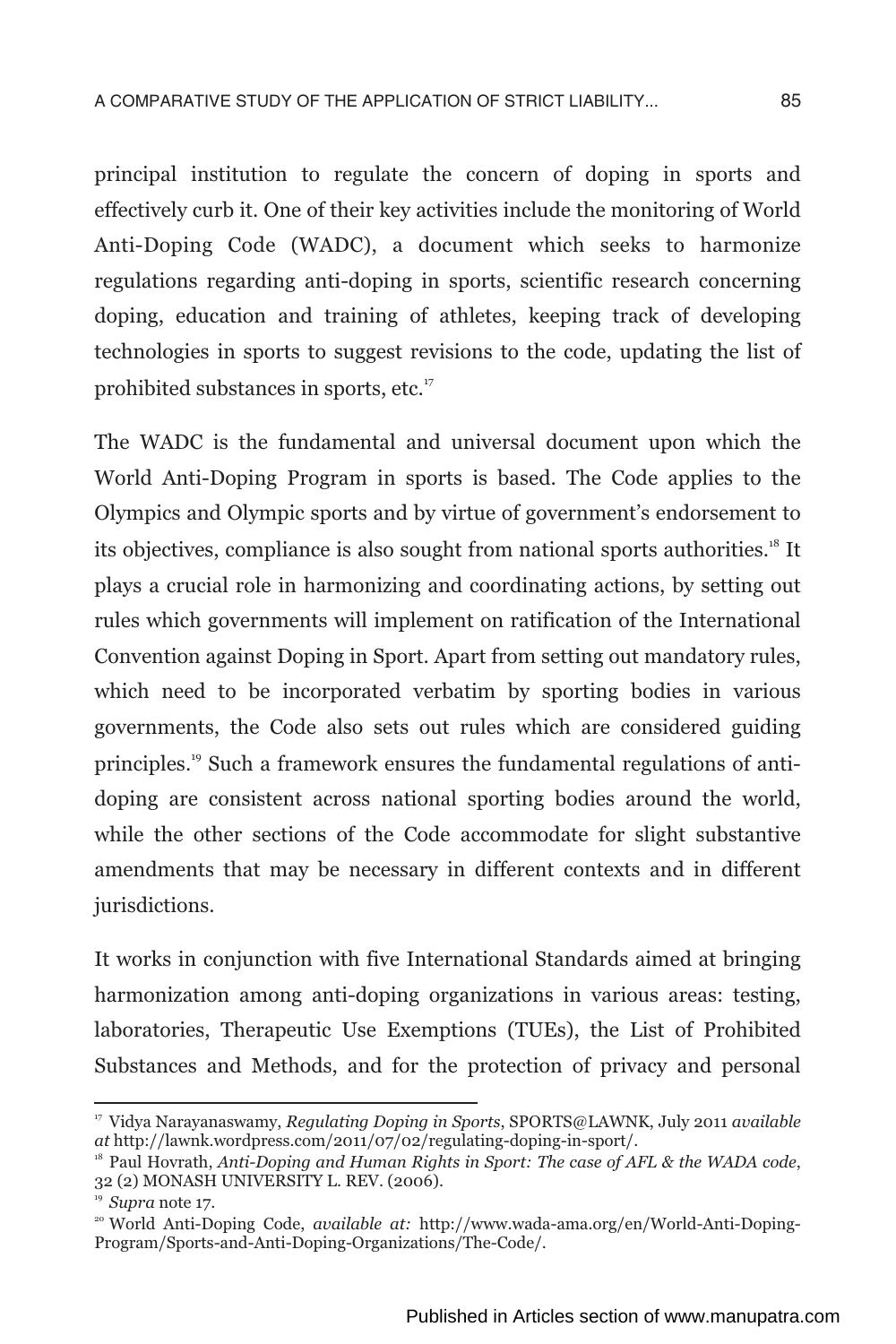information.<sup>20</sup> This harmonization works to address the problems that previously arose from disjointed and uncoordinated anti-doping efforts, such as, among others, a scarcity and splintering of resources necessary to conduct research and testing, a lack of knowledge about specific substances and procedures being used and to what degree, and an uneven approach to penalties for athletes found guilty of doping. The adoption of the Code led to several significant advances in the global fight against doping in sports, including the formalization of certain rules as well as the clarification of stakeholder responsibilities. Additionally, the Code introduced the concept of 'non-analytical' rule violations, meaning that a sanction can be applied in cases where there is evidence that an anti-doping rule violation occurred but where there is no positive doping control test. $21$ 

A participant, which includes not only the athlete but his support personnel as well, when agreeing to participate in any international or national event of a body affiliated to the WADA, undertakes to conform to the norms of WADA, and submits to testing conducted by it. $2<sup>22</sup>$  Anti-doping provisions and rules have now become mandatory in the athlete participation forms and the rules of membership for the various sports governing bodies. Participants under the code are obliged to adopt and implement policies and rules against doping that conform to the Code, and assure that all members also fulfill the same. These sport specific rules and procedures must be understood as distinct and must not be limited by any national requirements and legal standards applicable to criminal proceedings or employment matters.

The near universal acceptance of the WADC thereafter, has facilitated in enshrining principles of anti-doping into governing legislations for sports in most countries. However, there are several sporting bodies like the AFL

<sup>21</sup> *Id.*

<sup>22</sup> Roshan Gopalakrishna, *Sentence Construction – Recent case on doping bans*, Sports@NKLaw, October 2011 *available at* http://lawnk.wordpress.com/2011/10/22/sentenceconstruction-recent-case-on-doping-bans/.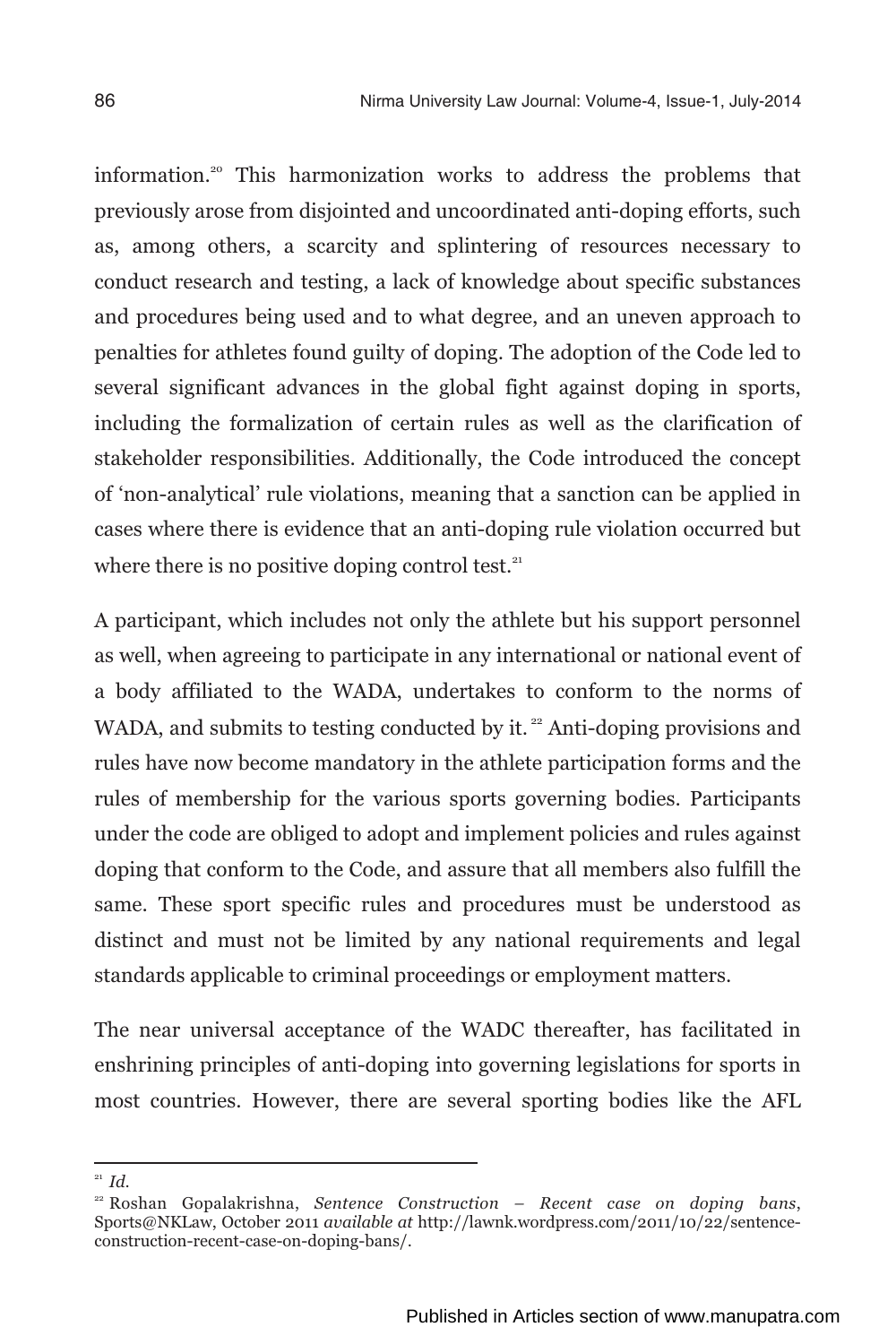(Rugby), FIFA (Football), ICC (Cricket), etc. that do not claim complete adherence to the code, despite national support for curbing anti-doping tendencies.<sup>23</sup>

Further, the UNESCO has facilitated the development of the first truly global anti-doping instrument i.e. the International Convention against Doping in Sport, and has played a crucial role in actively promoting its implementation by supporting governments in the development of national anti-doping <sup>24</sup> programs. It has also contributed heavily to development of anti-doping education and prevention programs aiming at promoting sporting values and increasing awareness among the young athletes on the moral, legal and health consequences of doping activities.

In India, the National Anti-Doping Agency (NADA) has formally adopted the WADC to pursue efforts to eradicate doping in India. It is the entity designated by India as possessing the primary authority to adopt and implement anti-doping rules, direct the collection of samples, the management of test results and the conduct of hearings, at the national  $level.<sup>25</sup>$ 

## **Understanding of Strict Liability under Anti-Doping laws**

The principle of strict liability, enshrined in Article 2 of the WADC, is one of the primary pillars in ascertaining guilt in cases of doping among athletes. Prior to the codification of this principle in the WADC, it was widely prevalent, both in CAS cases as well as majority of existing anti-doping rules.<sup>26</sup> The principle is applied in situations where urine/blood samples collected from an athlete have produced adverse analytical results. Under

<sup>23</sup> *Supra* note 18.

<sup>&</sup>lt;sup>24</sup> NANCY MCLENNAN, TOGETHER AGAINST DOPING, UNESCO (2012).

<sup>25</sup> The Anti-Doping Rules, National Anti-Doping Agency, India (Revised as per 2009 WADA Code).

 $26$  International Olympic Committee Anti-Doping Code (1983) was prevalent prior to the WADA.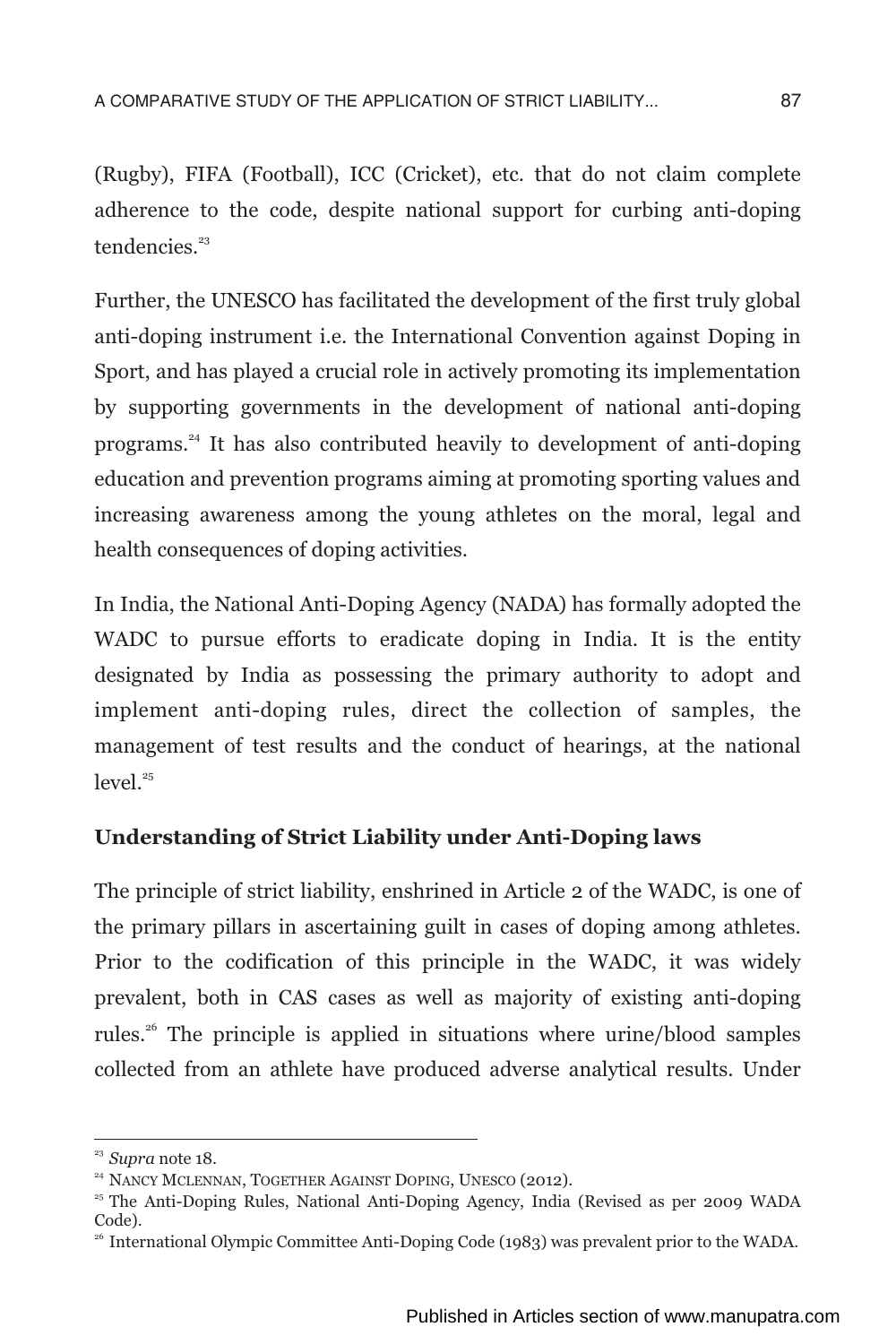this regime, the question of fault or negligence only comes into play in the determination of the sanction. The drafters opted for this system because they believed it to be the best way to fight doping in an effective manner.

As per this principle, an athlete is responsible for what is detected in his bodily specimens and an anti-doping violation occurs whenever 'a prohibited substance is found' in an athlete's sample.<sup> $27$ </sup> The mere presence of a prohibited substance or its markers in any bodily specimen will also entail strict liability on part of the athlete. This offence also includes situations of attempted use of prohibited substances or applying a prohibited method for consumption of such substances. The violation occurs whether or not the athlete intentionally or unintentionally consumes such a substance or was negligent or otherwise at fault.<sup>28</sup> This rule creates a personal duty upon the athlete for ensuring no prohibited substance enters his/her body, at any cost. When an athlete commits an anti-doping violation by testing positive for a sample in connection with an in-competition test, this automatically leads to disqualification of the individual's result obtained in that competition, including forfeiture of any medals, points or prizes.<sup>29</sup> This rule helps to establish fairness for the other athletes in the competition.

Any refusal or failure to provide for any compelling justification to submit to sample collection after notification as authorized in applicable anti-doping rules or otherwise evading sample collection will also entail responsibility on part of the athlete.<sup>30</sup> The violation of applicable requirements regarding athlete's availability for out-of-competition testing including failure to provide whereabouts information and missing tests which based on reasonable rules, also constitutes violation as per the code.

<sup>27</sup> *Q & A: Strict Liability in Anti-Doping*, WORLD ANTI-DOPING AGENCY, http://www.wadaama.org/Documents/News\_Center/News/QA\_Strict\_Liability.pdf.

<sup>&</sup>lt;sup>28</sup> Article 2.1 WADC; PAUL DAVID, A GUIDE TO THE WORLD ANTI-DOPING CODE; A FIGHT FOR THE SPIRIT OF SPORT (2011).

<sup>29</sup> *Supra* note 9.

<sup>30</sup> *Supra* note 5.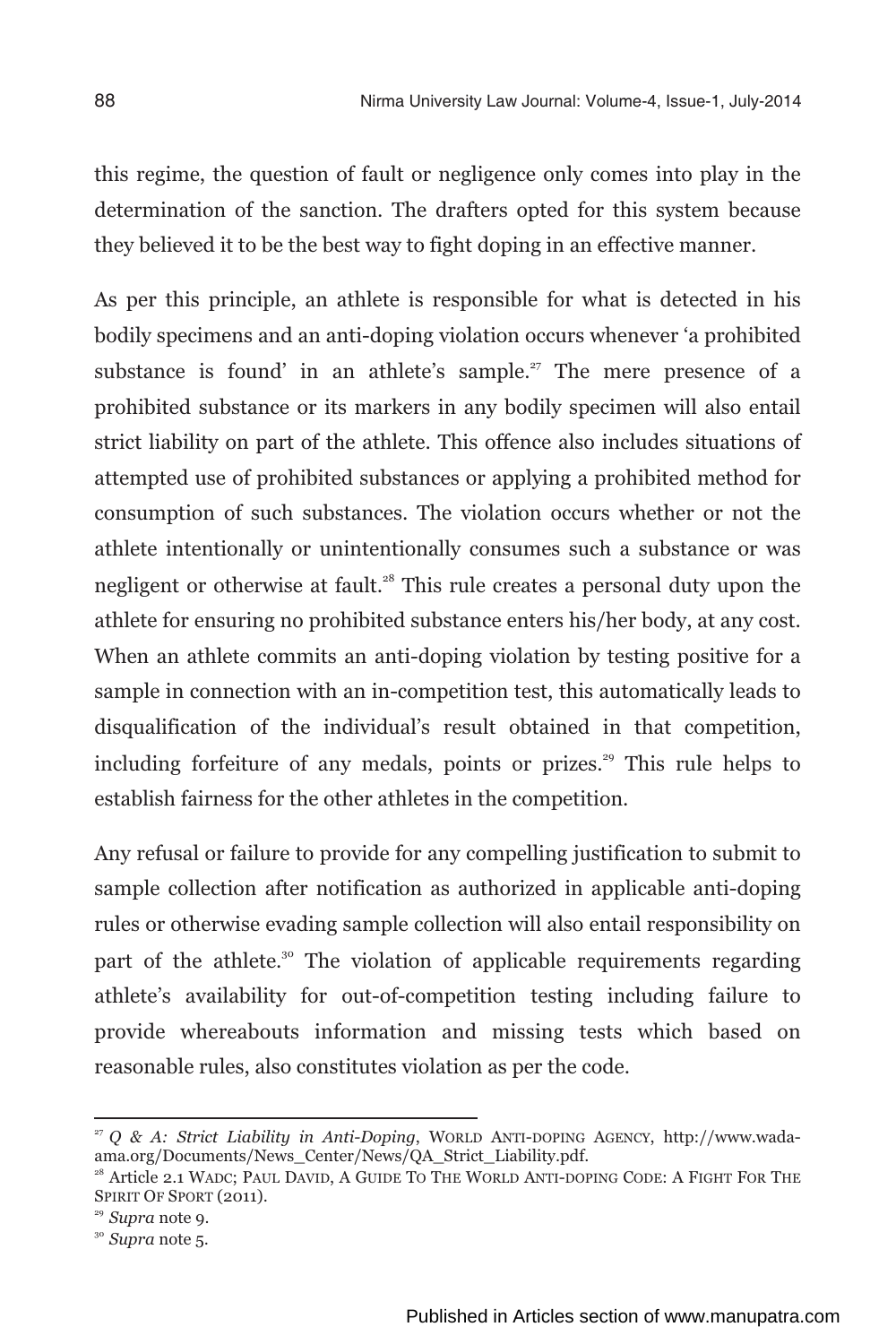Further, the burden and standards of proof in such cases is specified in Article 3 of the WADC. The initial burden of proof to establish the athlete has indulged in doping tendencies is placed upon the relevant anti-doping association which is conducting the tests of prohibited substances.<sup>31</sup> However, this standard can be easily established since a positive result for a prohibited substance satisfies that burden. Further, it is assumed that any WADA accredited laboratory is presumed to follow proper procedures for conducting sample collection and analysis. The WADC states that only a 'comfortable satisfaction' of evidence must be shown before a hearing body to establish guilt. The standard for an athlete to rebut any presumptions or establish any fact or circumstance in based on the balance of probabilities principle. However, owing to the application of the strict liability principle, once tested positive, it is extremely difficult to shift the burden of proof from the athlete, due to no requirement of intention or defense of negligence available to him.

If an athlete is found guilty of any of the aforementioned violations, sanctions may be imposed under Article 10 of the WADC. The punishments entailed range specifically with bans and periods of ineligibility from ongoing or future competitions for a minimum period of 3 months and maximum of two vears for athletes following a positive drug test. $32$  In situations wherein the athlete can prove that such a violation' was not intended to enhance performance, the requisite ineligibility period may be amended ranging from merely a warning and monetary reprimand without any disqualification from future events till a maximum ineligibility of one year. However, the code is extremely strict concerning the cases of repeat offenders, wherein in case of  $2<sup>nd</sup>$  and  $3<sup>rd</sup>$  violation athletes may be imposed with lifetime bans.<sup>33</sup>

 $31$  *Supra* note 16.

<sup>32</sup> P Charlish & R Heywood, *Anti-Doping Inconsistencies snare American star*, 8(1) TEXAS REV. OF ENTERTAINMENT AND SPORTS LAW, 79 (2007).

<sup>33</sup> Roshan Gopalakrishna, *Doping in Professional Cycling: Legends of the Fall or the Fall of Legends?* Sports@NKLaw, February 2012, available at http://lawnk.wordpress.com/ 2012/02/22/doping-in-professional-cycling-legends-of-the-fall-or-the-fall-of-legends/.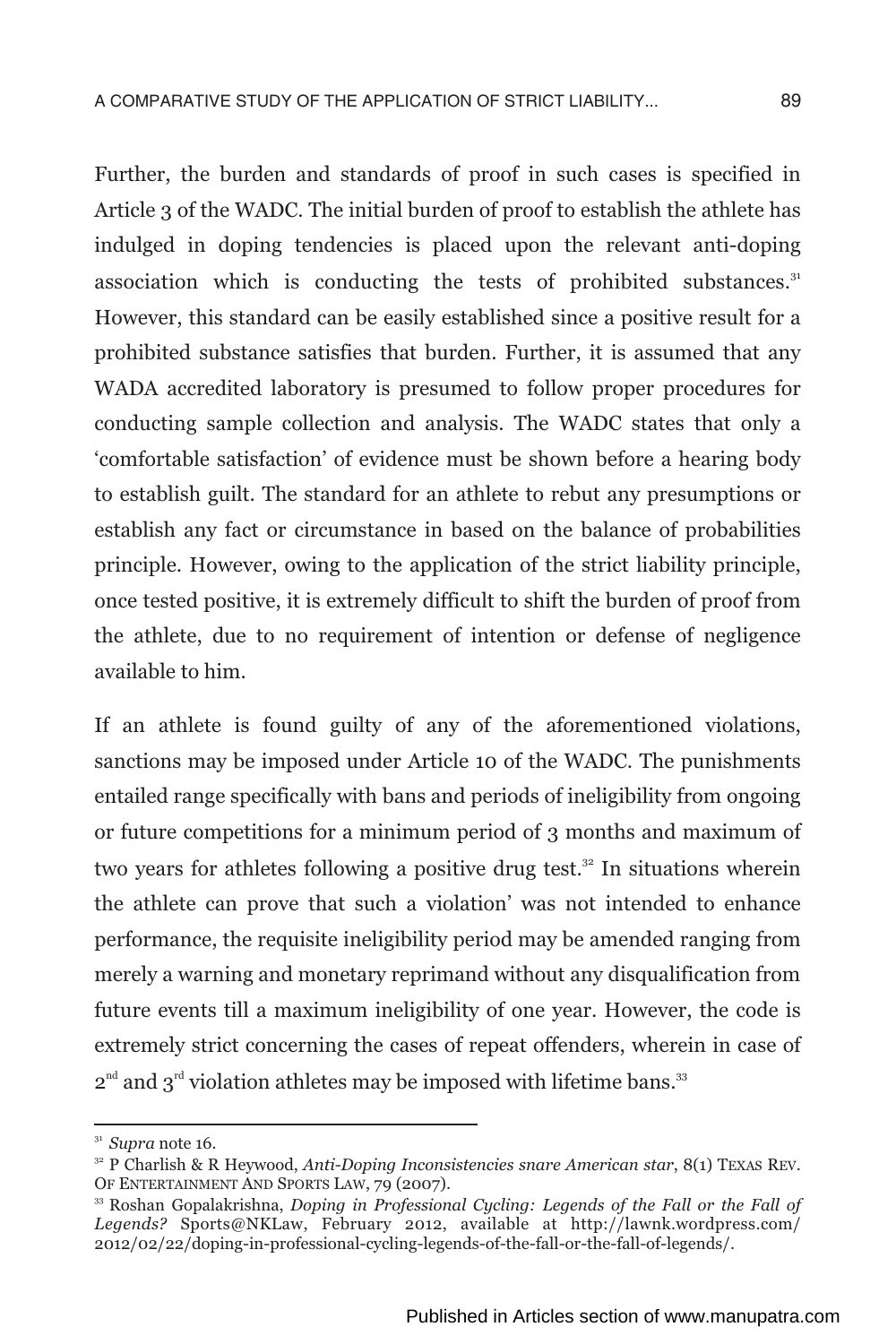Recognizing the need for balance between the goals of anti-doping and athlete's rights, the WADC does offer a chance to reduce or waive the period of ineligibility based on truly exceptional circumstances.<sup> $34$ </sup> As relates to subsequent sanctions, the athlete has the possibility to avoid or reduce sanctions if he or she can establish to the satisfaction of the tribunal how the substance entered his or her system, demonstrate that he or she was not at fault or significant fault or in certain circumstances did not intend to enhance his or her sport performance. However, the burden of proof in such cases shifts on the athlete to prove why an exception must be made to absolve him of his liability. The guidance note within the WADC clearly suggests that this principle merely applies to reduction of sanction and not for determining the occurrence of an anti-doping violation and cannot be exercised in a vast majority of cases.<sup>35</sup>

The WADA is constantly involved in updating and amending the 'prohibited substances list' on an annual basis. This list is categorized into four categories namely (i) Substances and methods prohibited both in and out of competition; (ii) Substances and methods prohibited in competition; (iii) Substances and methods prohibited in any particular sport; and (iv) Specified substances.<sup>36</sup> Further, for any substance to be included in the prohibited drug list enlisted by the WADA, it must satisfy two of the following requirements: *a)* the substance or method has the potential to enhance sport performance; *b)* the utility of the substance or method will have actual or potential impacts upon the health of the athlete; *c)* the agency believes that the use of substance or method violates the spirit of the sport which the code seeks to preserve.<sup>37</sup>

<sup>37</sup> *Id.*

<sup>34</sup> *Supra* note 16.

<sup>35</sup> Guidance Note, World Anti Doping Code.

<sup>36</sup> *Supra* note 18.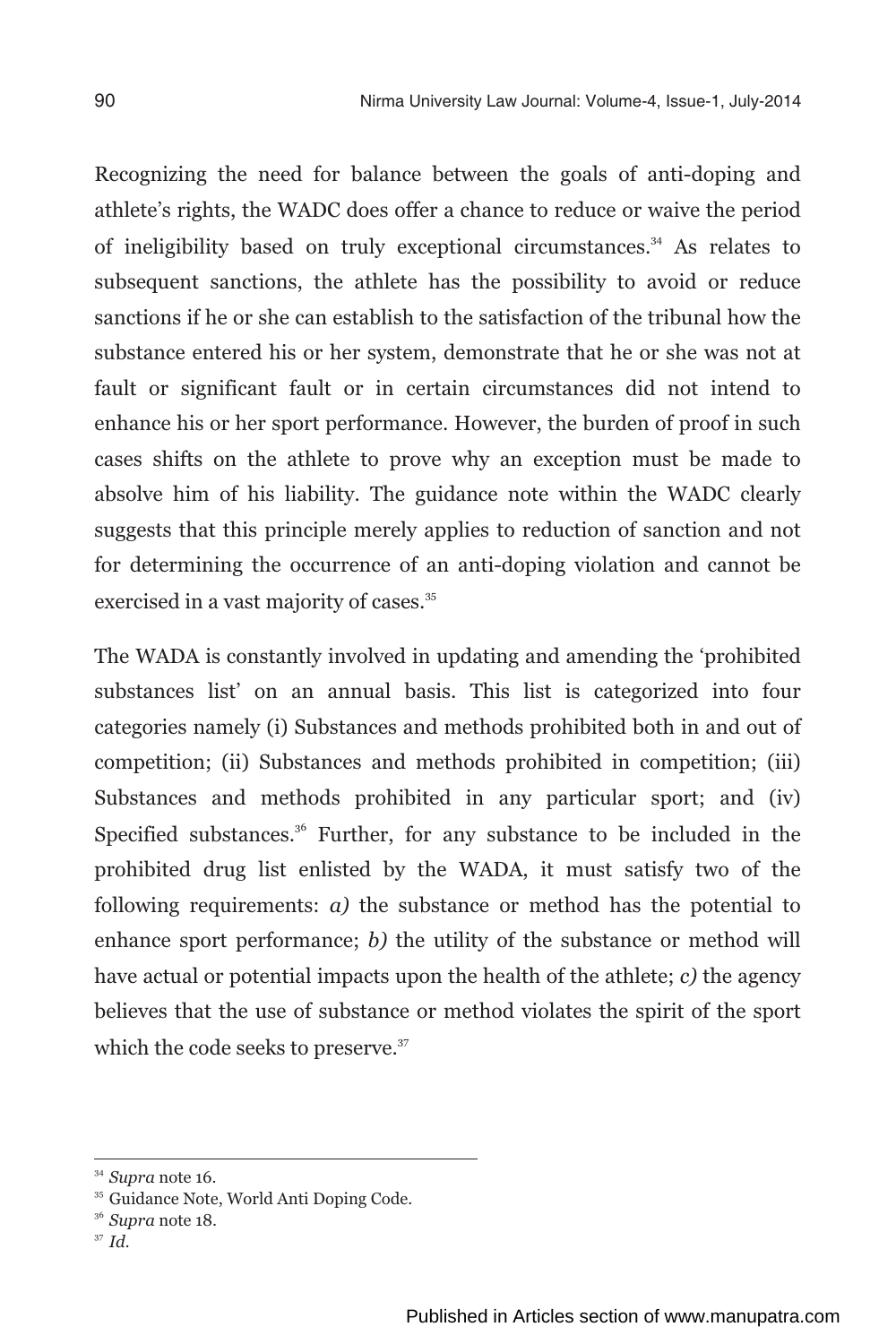In circumstances wherein the first requirement i.e. seeking performance enhancement, is fulfilled requires much more serious intervention and liability than the other two standards. For example, the most common drug used for enhancing performance is steroids has a stringent prohibition in both scenarios of competition and otherwise. However, recreational drugs such as amphetamines, cocaine, heroin, and cannabinoids would fall under the second category and thus, must have lesser punishment. However, the application of the strict liability principle uniformly across all prohibited substances often negates the categorization of these substances.

If the medication an athlete is required to take to treat an illness or condition happens to fall under the Prohibited List, a Therapeutic Use Exemption (TUE) may give that athlete the authorization to take the needed medicine.<sup>38</sup> The purpose of the International Standard for Therapeutic Use Exemptions (ISTUE) is to ensure that the process of granting TUEs is harmonized across sports and countries.

#### **4. APPLICATION OF STRICT LIABILITY PRINCIPLE**

It was in one of the first doping cases examined by a CAS Panel where the arbitrators first qualified the provision in the International Equestrian Federation (FEI) laws providing for automatic disqualification from an event as being a case of 'pure strict liability'.<sup>39</sup> As long as only a disqualification was at stake, the arbitrators have always felt prepared to apply the strict liability regime without any alteration.<sup>40</sup> Despite being in complete violation of natural justice principles of athletes and possibility for restraint of trade, the strict liability standard was upheld for meeting the high objectives and practical necessities in the fight against doping in sports.<sup>41</sup>

<sup>38</sup> Therapeutic Use Exemptions, *available at* http://www.wada-ama.org/en/Science-Medicine/TUE/.

 $39$  G. v. International Equestrian Fed'n, CAS Award No. 91/53 (1992).

<sup>&</sup>lt;sup>40</sup> Leipold v. Federation Intemationale des Luttes Associees, CAS No. 2000/A/312, slip op. at 11 (Oct. 22, 2001).

<sup>&</sup>lt;sup>41</sup> C. v. Federation Internationale de Natation Amateur, CAS Award No. 95/141 (1996).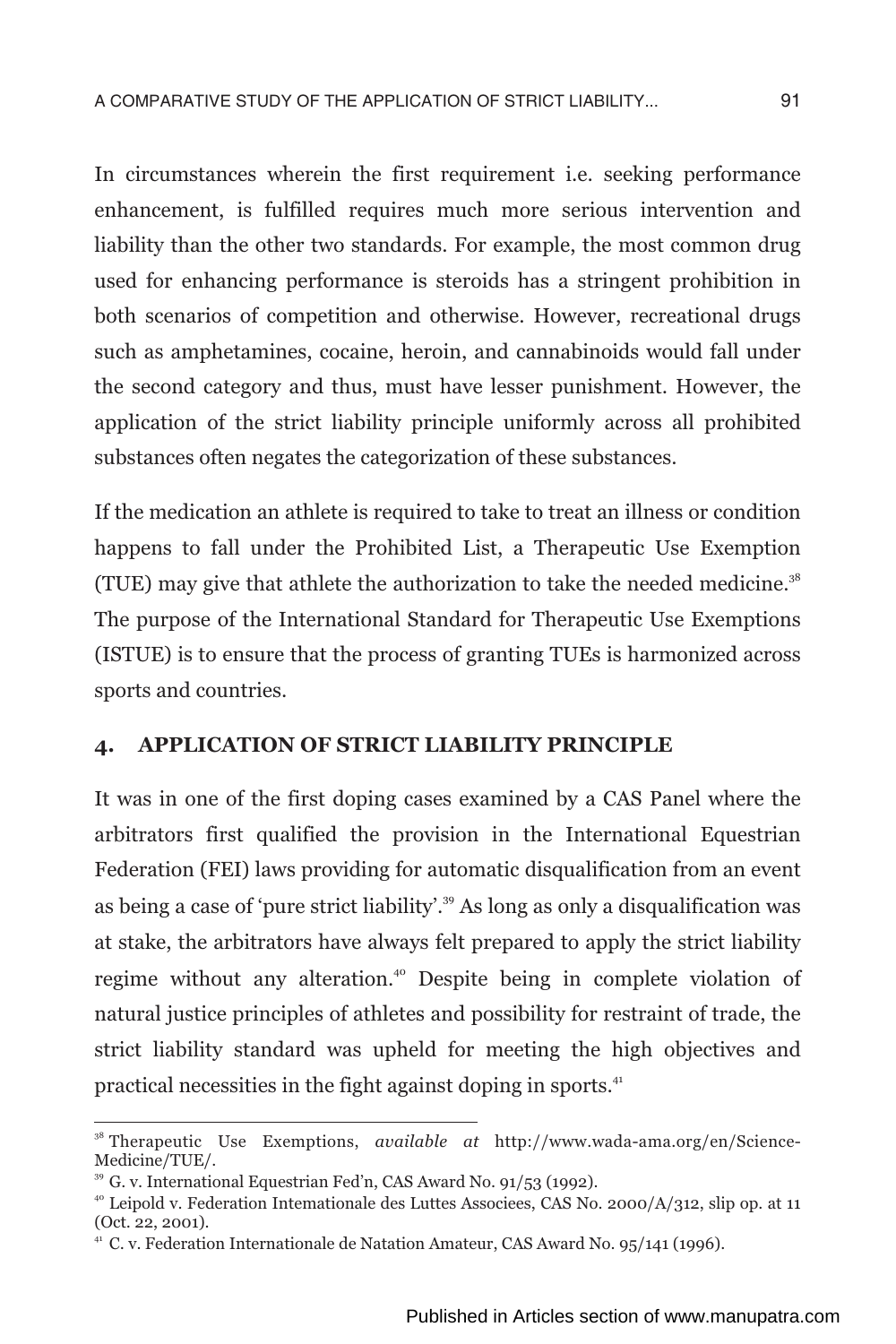Despite providing for a straight out regime to deter doping in sports, with more increasing regularity, the application of the strict liability principle is being challenged. This is primarily owing to the inconsistent application of 'exceptional circumstances defense' to reduce sanctions. Although the presence of this exception is desirable, but frequent application of this idea in disputes is undermining the notion of strict liability for curbing doping in sports. On one hand, it appears that the defense is invoked quite readily in situations where it should have not been granted and on the other, it has been subject to strict interpretation, thereby violating rights of athletes and creating unrealistic expectations among competitors.

The arbitration panel in Mariano Puerta v.  $ITF<sup>42</sup>$  stated that the problem with a 'one size fits all' solution is that there entail scenarios wherein it might be discriminatory and in this remorseless war against doping in sports, there may be occasional innocent victims.

The reality of the strict liability standard in practice can be lost when discussing lofty concepts such as proportionality and fundamental rights.<sup>43</sup> Any strict liability standard will invariably capture instances with low levels of culpability, so presenting cases will cover the following discussion on athletes' rights. The issue of proportionality rests on a characterization of the offense and the effect of the sanction relative to the objective of the regulation; presenting cases that cannot be characterized as instances of cheating will be useful in assessing how well international courts have accounted for accidental violations.<sup>44</sup> Cases often arise from unknowingly ingesting contaminated supplements and medications.<sup>45</sup> Other cases bring

 $42$  Mariano Puerta v. ITF, CAS Award No. A/1025 (2006).

<sup>43</sup> Houben Jannica, *Proportionality in the World Anti-Doping Code: Is There Enough Room for Flexibility?* THE INTERNATIONAL SPORTS L. J. No. 1-2 (2007) http://www.wadaama.org/rtecontent/document/Legal\_Opinion\_Conformity\_10\_6\_complete\_document.pdf.

<sup>44</sup> Matthew Hard, *Caught in the Net: Rights of Athletes and the World Anti-Doping Agency*, 19 SOUTHERN CALIFORNIA INTERDISCIPLINARY L. J., 533 (2010).

<sup>&</sup>lt;sup>45</sup> Arbitration CAS 2002/A/376 Baxter/International Olympic Committee (IOC), award of 15 October 2002.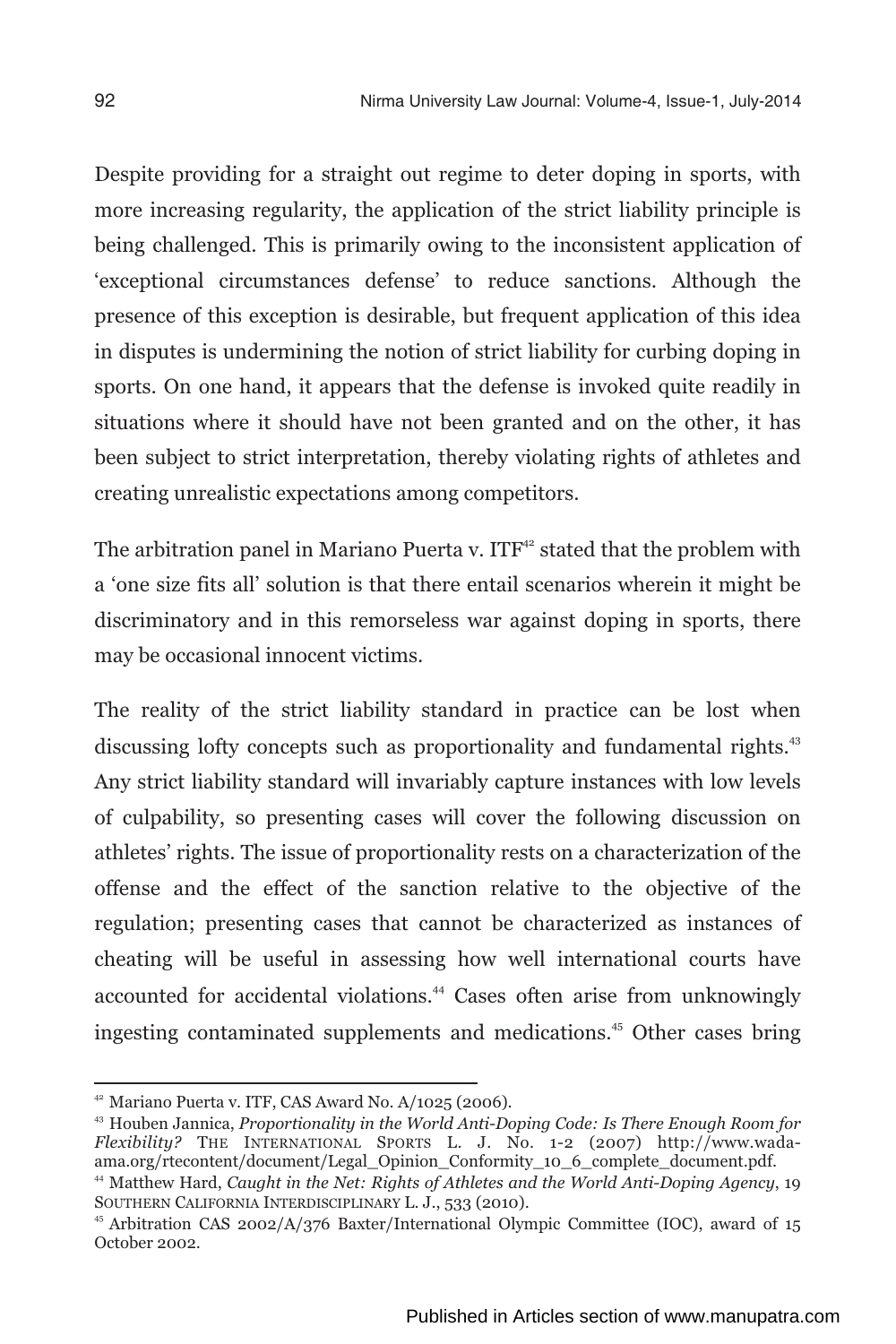into question the bureaucratic shortcomings of anti-doping and how this risk is placed wholly on athletes. In cases as unsettling as these, one cannot help but wonder how a non-governmental organization can disqualify and suspend an athlete for such trivial violations.

#### **5. NEED FOR STRICT LIABILITY PRINCIPLE IN SPORTS?**

It has been stated at numerous occasions that doping practices have at all times been contrary to the fundamental principles of ethics in sport.<sup>46</sup> It artificially amends the physical conditions of athletes who claim to evaluate their natural differences of performance against each other. Doping is an issue, which is able to change fair competition into a spectacle for the mere amusement of the spectator.

For an effective anti-doping regime to exist, there must be a legal principle that allows that regime to efficiently operate and punish athletes that engage in prohibited conduct. Adherence to a negligence standard would likely prove unworkable for anti-doping officials.<sup> $47$ </sup> A merit of the strict liability principle lies in not the actual application of the principle but the lacuna which it otherwise fills up. It is argued that in the absence of such a principle, the burden of proving the use of dope in the athletes would go up. The panel in USA Shooting & Quingley v. UIT, $48$  while upholding the strict liability principle clearly stated that a requirement of intent for consumption of prohibited substances would invite costly litigation and an overwhelming burden of proof on sporting federations, which may cripple their efforts to fight doping in sport. Acknowledging that this principle might be unfair in individual cases, the CAS stated, however, that in the vicissitudes of fair

<sup>46</sup> Communication of the Commission to the Council, the European Parliament, the Economic and Social Committee and the Committee of the Regions - Plan for the Community contribution to the fight against doping in sport - Statement by Ms Reding in consultation with Mr Byrne at 3.

<sup>47</sup> Brent Hadley, *Doping and Sport: Guilty and Never proven Innocent,* Embry-Riddle Aeronautical University (2007), http://www.lunarpoodle.com/dopingandsport.pdf.

<sup>48</sup> CAS 94/129, USA Shooting & Quigley v. UIT*,* award of May 23, 1995*.*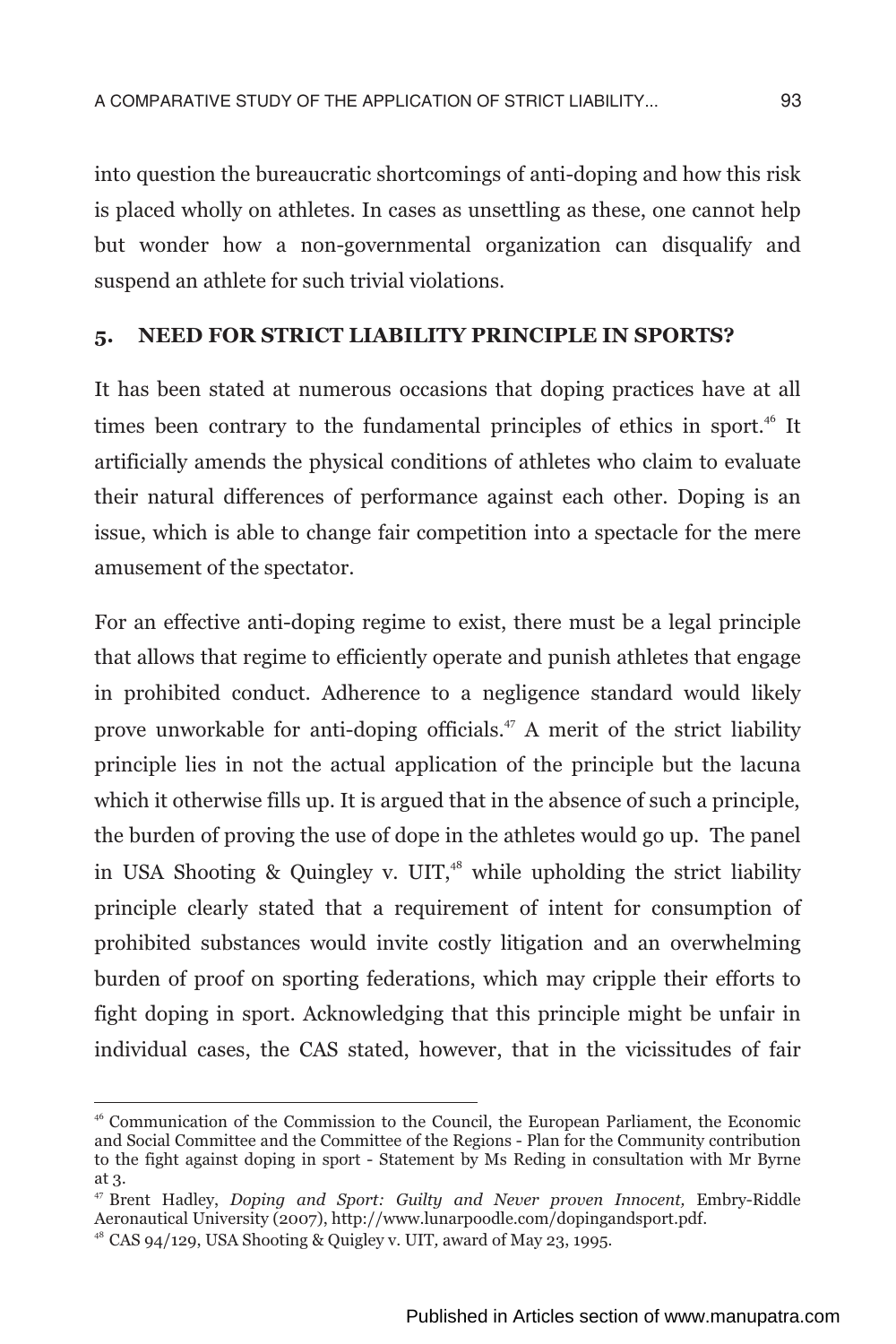competition such acts cannot go unpunished under law, even though accidental in nature.

The broad rationale for the WADA and the Code is (1) to ensure a level playing field, (2) to ensure the protection of the athletes' health, (3) to ensure the social and economic standing of the sport, and (4) to provide role models.<sup>49</sup> The WADA draws on the Olympic Charter to delineate the spirit of sports: Ethics, fair play and honesty, health, excellence in performance, character and education, fun and joy, teamwork, dedication and commitment, respect for rules and laws, respect for self and other participants, courage, and community and solidarity.<sup>50</sup> The spirit of sport element rests on three premises: that (1) there exists a trans-historical entity of 'sport'; (2) which rests on a fair and level playing field; and (3) embodies "healthy, ennobling, and virile activity. $\sum_{n=1}^{\infty}$ 

The most appropriate justification for banning Performance Enhancement Drugs for competitive reasons is their ability to transform the nature of competition by reducing the challenge of the game to an unacceptable extent.<sup>52</sup> These innovations reflect firmness and fairness which the Code ought to promote in a bid to strengthen the fight against doping in sports.<sup>53</sup>

## **6. CRITIQUE OF PRINCIPLE OF STRICT LIABILITY**

#### **a) Inadvertent Occurrences**

Critics of the application of the principle of strict liability to cases of doping argue that such a presumption could lead to unfair results for the athletes,

<sup>49</sup> Gabrielle Kaufman-Kohler & Antonio Rigozzi, *Legal Opinion on the Conformity of Article 10.6 of the 2007 Draft World Anti-Doping Code with the Fundamental Rights of Athletes*, http://www.wada-ama.org/rtecontent/document/Legal\_Opinion\_ Conformity\_10\_6\_complete\_document.pdf.

<sup>50</sup> *Supra* note 44.

<sup>51</sup> *Id.*

<sup>52</sup> Thomas Cox, *The International War Against Doping*, VANDERBILT JOURNAL OF TRANSNATIONAL LAW (2014).

<sup>53</sup> World Anti-Doping Agency, *Q&A: World Anti-Doping Code Review: Consultation Process & Major Envisaged Changes*, http://www.wada-ama.org/rtecontent/document/QA\_Code\_ Consultation\_En.pdf.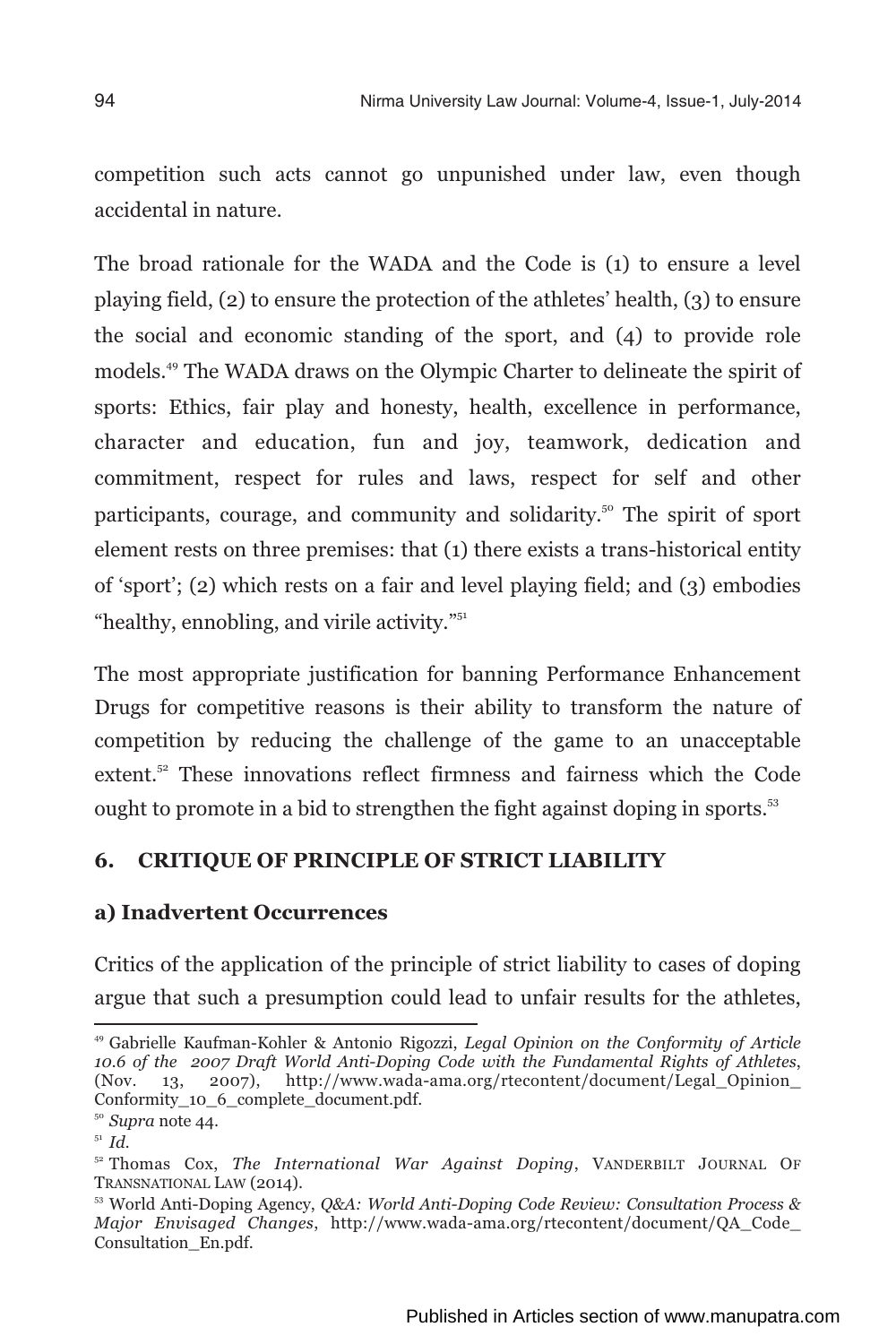wherein the athletes were subject to inadvertent doping and had no intention to increase or enhance their performance. Therefore, a positive result may not highlight the fault of the athlete. Instances where such a scenario could occur include acting on the advice of the team doctor, an error made by the prescription dispenser or a pharmacist, a reasonable belief that the item in question was in fact not prohibited, and in extreme cases, athletes could become easy targets for being 'set up', meaning that interested parties could spike the food or drinks of the athlete, leading to inadvertent consumption without any knowledge. Thus such a principle makes it easy for the athletes to become sitting ducks, targets for third parties, who could plant one instance of a prohibited substance to tarnish the record, pasts and future of

#### **b) Procedural Issues**

an athlete.<sup>54</sup>

The idea of due process is absent in anti-doping hearings where procedural rights are not respected in the name of expediency, convenience and without <sup>55</sup> the real consent of working athletes. Working athletes will lose their livelihood if they do not consent to anti-doping rules and therefore, the consent is 'non-voluntary'. Likewise, the consequence for working athletes of imposed sanctions and public shaming can be a loss of their livelihood. In its quest for reducing doping tendencies among athletes, such a regime qualifies as an unreasonable restraint on trade for earning a livelihood, besides being an invasion of their rights of privacy.<sup>56</sup>

Also, athletes can expect little relief from their respective domestic courts if the established arbitration process proves inadequate. There are few appeals an athlete can make to a domestic authority, so the checks on doping law

<sup>54</sup> *Supra* note 12.

<sup>55</sup> *Supra* note 49.

<sup>&</sup>lt;sup>56</sup> JAN WILLEM SOEK. THE STRICT LIABILITY PRINCIPLE AND THE HUMAN RIGHTS OF ATHLETES IN DOPING CASES (2006).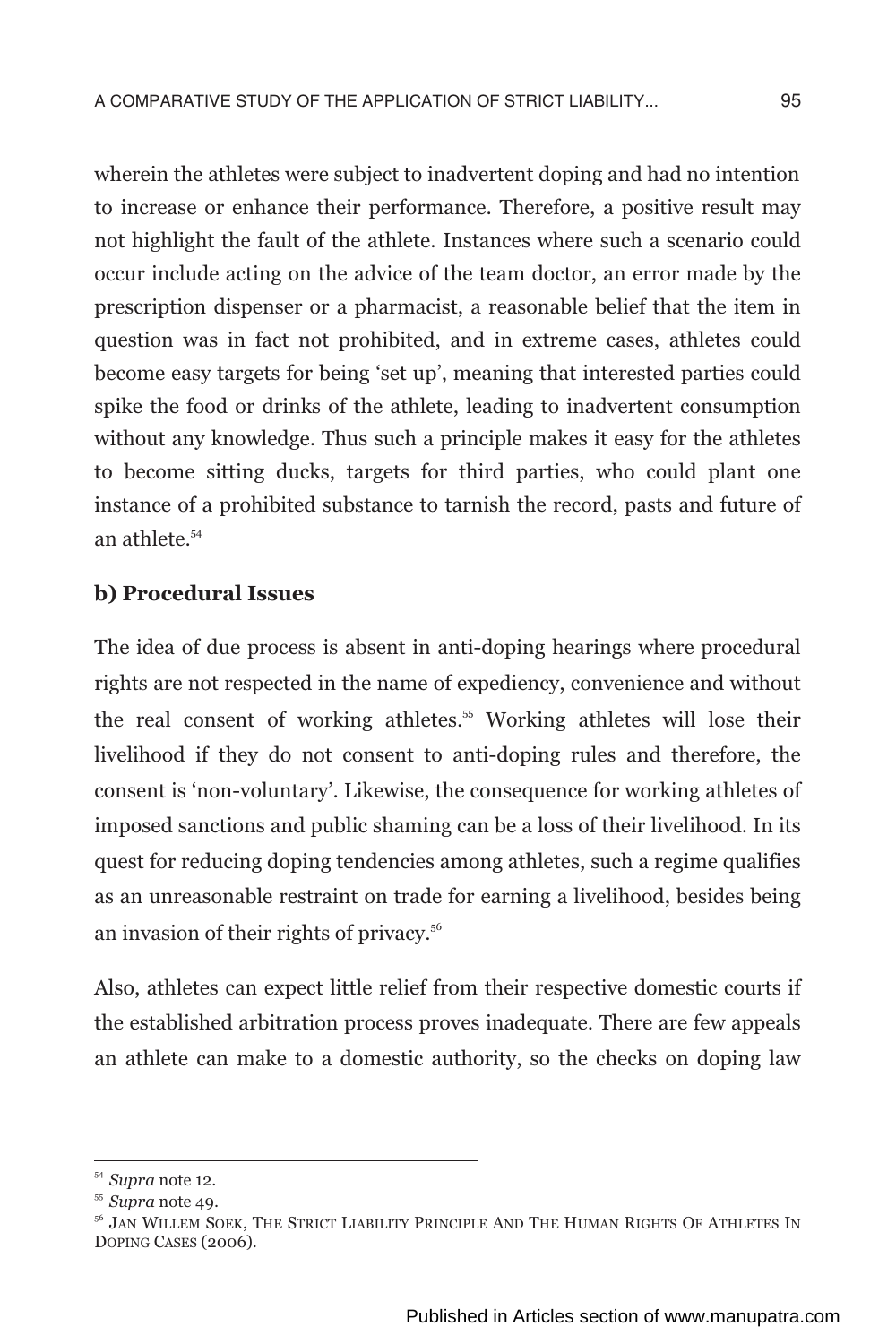remain with the international athletic organizations and challenges under international law.<sup>57</sup>

Strict liability within the anti-doping framework assumes that scientific testing for prohibited substances is effective. A false positive from these new tests could have severely damaging consequences to anti-doping programs, presenting somewhat of a paradox to anti-doping authorities.<sup>58</sup> Without tests that can actually detect doping, the strict liability principle has no use. Conversely, unreliable tests that detect cheaters but produce false positives will undermine the use of strict liability and weaken the current regulatory system.

## **c) Impossible Standards**

Of all the arguments against doping that have been put forward, the argument that the use of doping substances endangers the user's health is used the most. The majority of international federations concentrate on safeguarding the mental and physical health of athletes in their particular branches of sports. Recent scandals involving clenbuterol in the foods in China and Mexico highlight the difficulties that athletes face in ensuring that "no prohibited substances enter his or her body". It is simply impossible to expect that athletes are able to control every step of the food and pharmaceutical processing chain.<sup>59</sup> The case of Ryan Napoleon, an Australian swimmer, who was sanctioned for taking an asthma medication that was wrongly labeled by a pharmacist is another recent example.

The use of dietary supplements by athletes is a concern because in most countries manufacturing and labeling of supplements may not follow strict rules, which may lead to circumstances where a supplement containing an

<sup>57</sup> Matthew Hard, *Caught in the Net: Rights of Athletes and the World Anti-Doping Agency*, 19 SOUTHERN CALIFORNIA INTERDISCIPLINARY LAW JOURNAL, 533 (2010).

<sup>58</sup> *Id.*

<sup>59</sup> *Supra* note 14.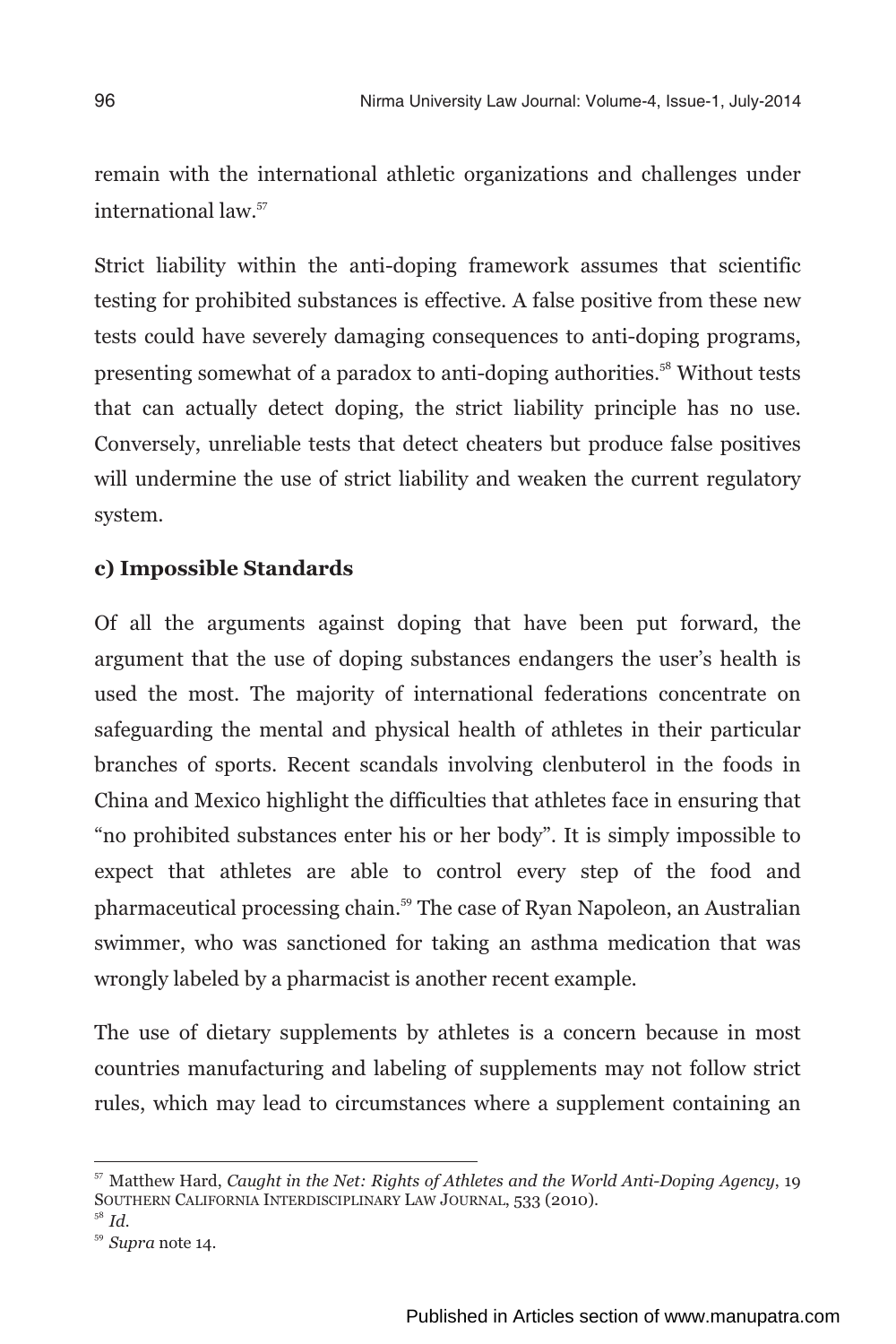undeclared substance that is prohibited under anti-doping regulations.<sup>60</sup> However, the WADA's stand on supplements is clear – taking poorly labeled dietary supplements is not an adequate defense in a doping hearing. Athletes are required to be fully aware of the dangers of potential contamination of supplements and of the significant effect of the principle of strict liability. Since the WADA does not engage in the preparation of any commercial materials, the testing of dietary or nutritional supplements is not conducted prior to its use by athletes.

#### **d) Other criticisms**

The strict liability principle has been criticized for ruining the careers of many athletes, who were not necessarily maliciously involved in doping. The principle creates a power imbalance between WADA and athletes, by automatically creating a negative presumption upon the latter. An alternative suggested by *Blumenthal* seeks to shift the burden from the athletes, by allowing pharmaceutical experts to testify in cases to clarify the probability that a doping violation was committed with the intent to enhance the athlete's performance.<sup>61</sup>

Perhaps beyond the purview of the Code review, athletes need to have a voice in the drafting of the 'prohibited substances' list, which will create awareness regarding such substances and prevent liability from sanctions.<sup>62</sup>

It is important to note that athlete support personnel, including doctors, coaches and support staff, are also subjected to anti-doping policies and can be sanctioned if they are involved in any anti-doping rule violation. When

<sup>&</sup>lt;sup>60</sup> Paul Horvath, *Anti-Doping and Human Rights In Sport: The Case Of The AFL And The WADA Code*, 32(2) MONASH UNIVERSITY L. REV. (2006), http://www.austlii.edu.au/ au/journals/MonashULawRw/2006/16.pdf.

<sup>61</sup> *Supra* note 49.

<sup>62</sup> *Palmer and Hoffman*, *WADA Code Review, 2012*, EU COMMISSION, http://www.wadaama.org/Documents/World\_Anti-Doping\_Program/WADP-The-Code/Code\_Review/ Code%20Review%202015/WADA-Code-Review-2015-1st-Consultation-Part-1-Article-06- Analysis%20of%20Samples.pdf.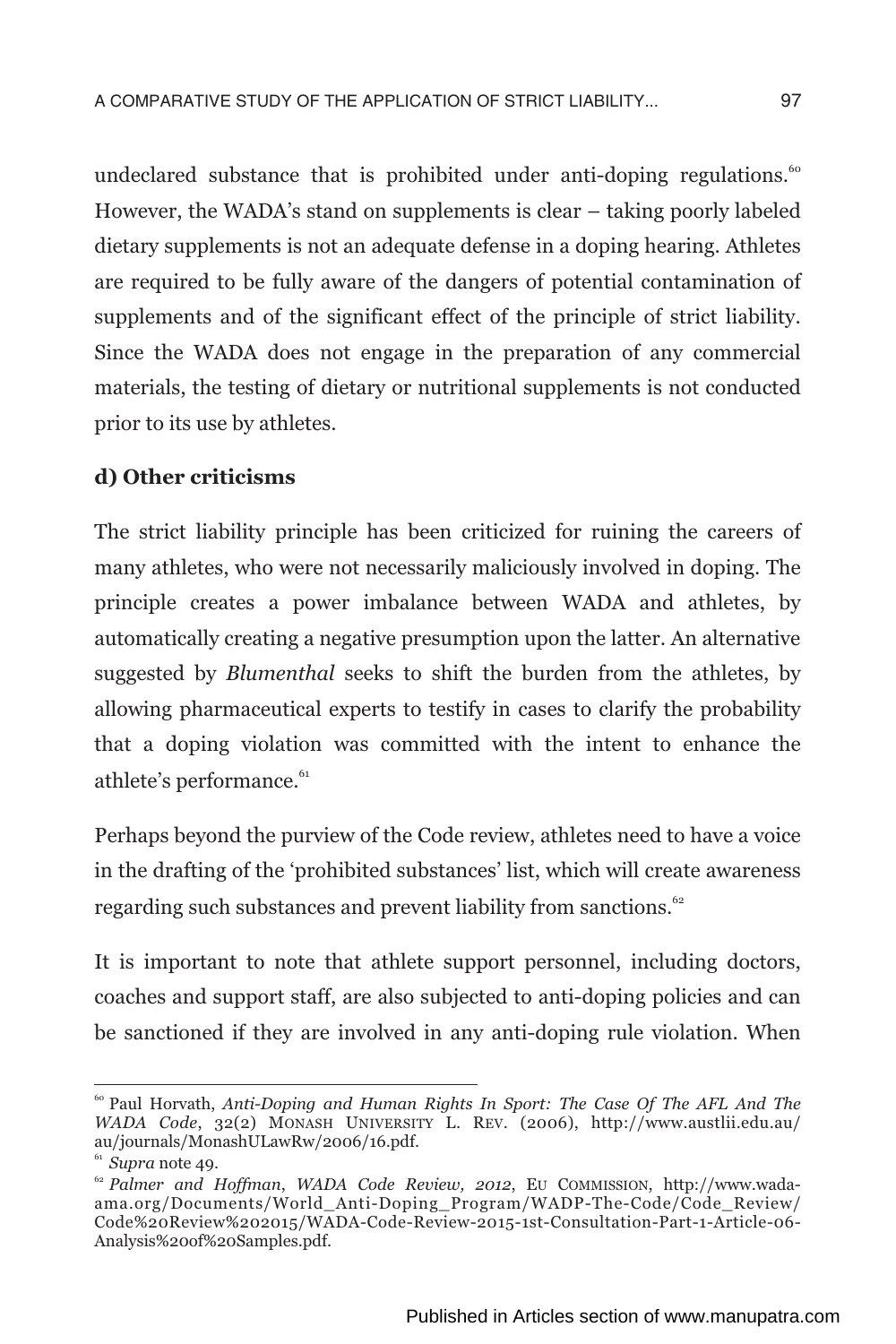practically applied, it is not an adequate defense to state that the athlete placed complete trust in the physician and/or coach.<sup>63</sup>

As a coach, it is his duty to remind athletes to take complete responsibility prior to ingesting or using any substance, even if done unintentionally. They must encourage positive athlete values and behavior to foster anti-doping attitudes. Further, medical personnel must be aware of their obligations towards sportsmen and not use prohibited methods or substances merely for gaining fitness or added advantage over other athletes.

It is however, often groused that a principle like the strict liability, which has application in civil law should not be made applicable to the domain of privately regulated activities. The Court of Arbitration for Sports has recognized that this is a clear transportation of civil (tort) law concept of strict liability.<sup>64</sup> Authors have also held that the remedies by the private contractual law, even though finding wide application in the doping law, are more likely than not 'fall wide off the mark'.<sup>65</sup>

## **7. INCONSISTENCY IN THE APPLICATION OF THE WADA CODE**

Although the Code is supposed to be applied uniformly, there is large deviation which occurs in the execution of the code, enforcement is largely the responsibility of the International Federations and the National Anti-Doping Organizations. However, each organization is responsible for testing the athletes at the competition it holds, the example being that IOC is supposed to test the athletes in the Olympic competition. It is therefore, a task for the Court of Arbitration of Sports and the WADA body to bring in uniformity and conformity with the WADA code.

<sup>63</sup> Torri Edwards v. IAAF, CAS/OG/003 (2004).

<sup>64</sup> CAS Award Number 98/222 (1999-08-09).

<sup>&</sup>lt;sup>65</sup> JANWILLEM SOEK, THE STRICT LIABILITY PRINCIPLE AND THE HUMAN RIGHTS OF ATHLETES IN DOPING CASES 220 (2006).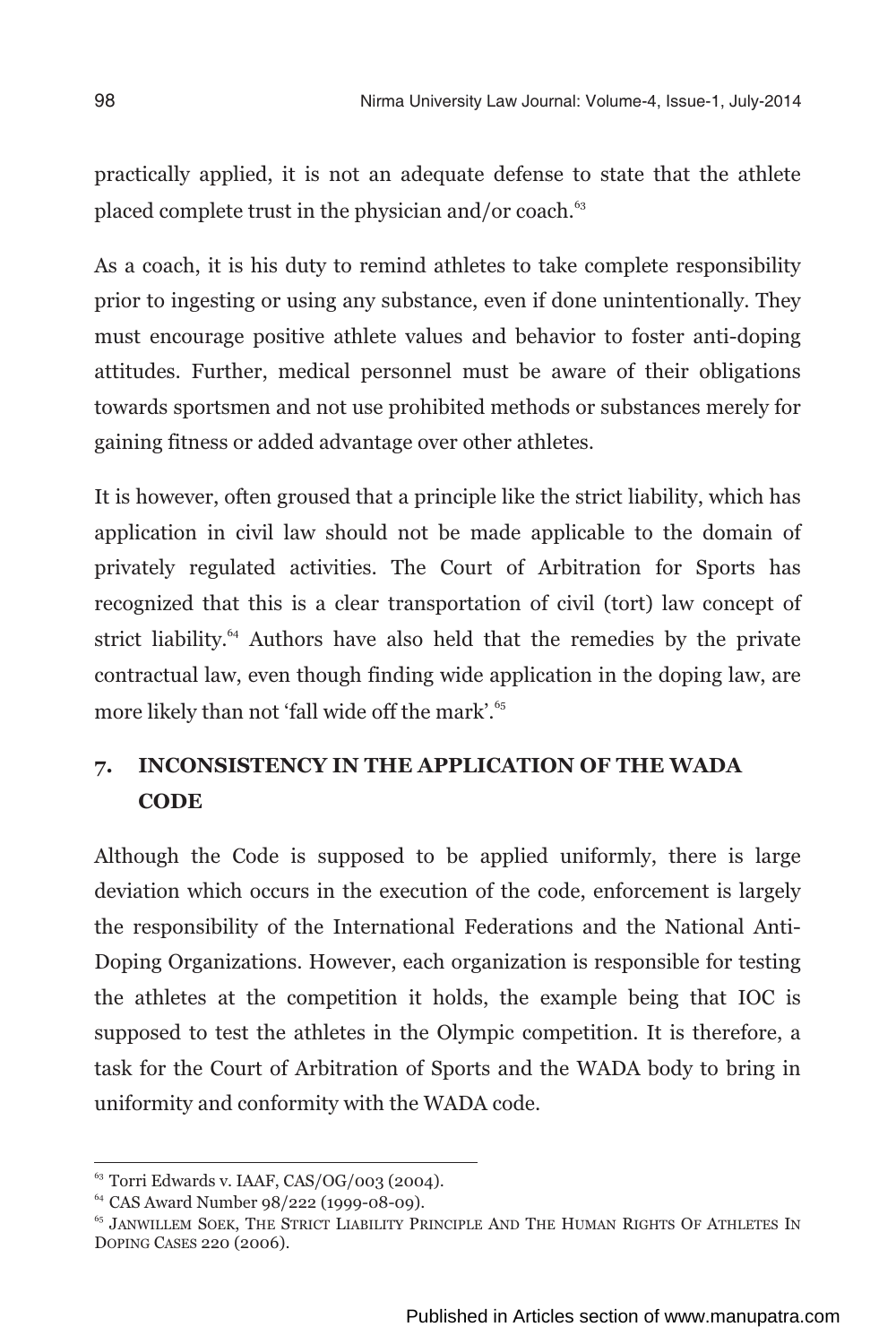In this two cases will be examined which will bring to light some of the inconsistencies which arose on the implementation of the WADA Code. The first case is concerned with that of Alberto Contador, a Spanish cyclist who was one of the few athletes to win the 'grand tours' of France, Italy and Spain. During the 2010 Tour de France, he however tested positive for Clenbuterol, which was a substance which could be used as a fatmetabolizing agent.<sup>66</sup> Contador did not deny the positive finding but attributed it to the consumption of contaminated meat.<sup>67</sup> Clenbuterol presence is completely prohibited by the WADC and does not have a limit to which it can be tolerated, therefore Contador was provisionally suspended by the Spanish Cycling Federation (RFEC). The RFEC concluded in the course of the hearing that Contador had committed a doping violation but that he had no fault or negligence, which meant a one year suspension as well as stripping him of the Tour de France title.<sup>68</sup> This was in contrast to the WADC penalty, which would mean stripping him off his Tour de France title along with a two year suspension. Contador decided to fight the RFEC accusations and was successful in proving that the meat had indeed contained the substance and that Contador was without fault or negligence. This was because he had been successful in proving the source of the contaminated meat. Thus, the disqualification which was provided under the code was ignored by the REFC.

This did not go well with WADA which decided to appeal the decision citing that Contador had not met his burden of proof. The CAS's gave a decision which was opposite to the one given by the REFC, holding that Contador had not sufficiently proved that contaminated meat was more likely than other sources from which the clenbuterol could have originated.<sup>69</sup> This is because

<sup>66</sup> Gordon S. Lynch, *Beta-2 Agonists*, *in* PERFORMANCE ENHANCING SUBSTANCES IN SPORT AND EXERCISE 47, 51 (Michael S. Bahrke & Charles E. Yesalis eds., 2002).

<sup>67</sup> Juliet Macur, *2nd Failed Test Puts Heat on Contador*, N.Y. TIMES (Oct. 4, 2010), http://www.nytimes.com/2010/10/05/sports/cycling/05cycling.html.

<sup>68</sup> Contador, Case No. 2011/A/2384.

<sup>69</sup> *Id.* ¶ 512, at 92-93.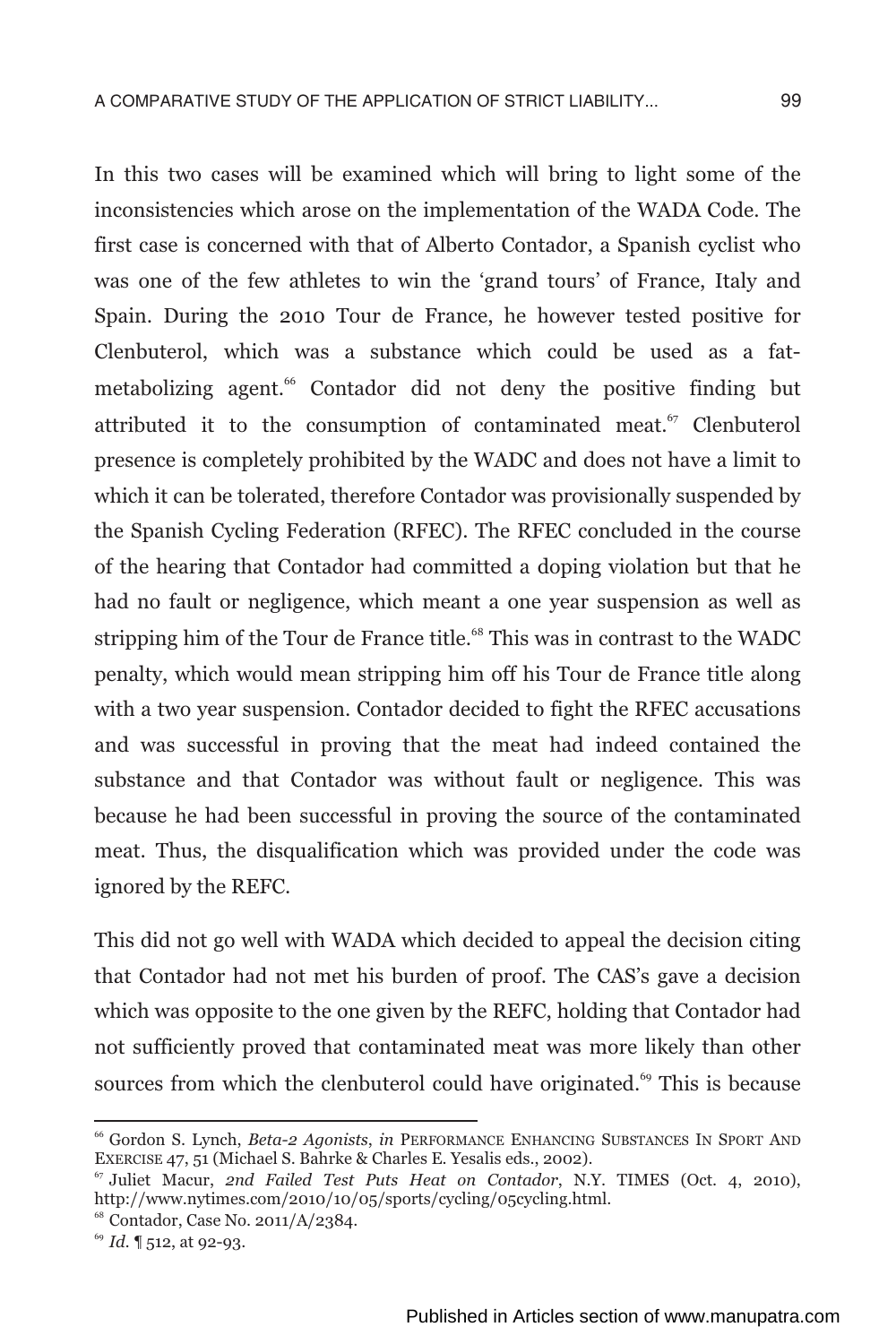clenbuterol was banned for use on the livestock in Europe and the contaminated cases were rare and too far in between. Moreover, evidence related to the fact that the supplier of the beef had indeed fed the cattle with clenbuterol was hard to prove. Consequently, the Spanish cyclist was stripped of his title and became ineligible for the standard two-year period associated with the first time doping offense.

Another case is that of Dwain Chambers, who was handed over a lifetime ban from representing Britain in the Olympics by the British Olympic Association (BOA), which had in place a by-law which prohibited any athlete with a doping record to represent Great Britain in the Olympics.<sup>70</sup> This BOA regulation was in *pari materia* with an *apriori* rule of the IOC which mandated a lifetime ban from the Olympics for any athlete convicted of doping; which had been struck down by the CAS, for levying a harsher fine than that prescribed under the WADC.<sup>71</sup> Chambers had been a British sprinter who had clocked in the fastest time in the 100 meter dash at Sydney for a European, but was implicated in the Bay Area Laboratory Cooperative scandal where he was tested positive for a designer steroid. According to the erstwhile IOC rule and the BOA bylaw, Chamber was banned from the Olympic for life.

Prime facie, it seemed like the BOA by-law clearly was in violation of the WADC, which mandated a two year suspension. In stark contrast to the Contador case, the BOA had enacted a more stringent punishment to protect only clean athletes from competing in Olympics. In light of the WADC, and the overturning of the IOC rule, it seems unlikely that the BOA's bylaw would be upheld, which is why the CAS held that the bylaw, effectively was a double sanction and that it could not preempt the uniformly adopted WADA code for meting out punishments.<sup>72</sup> Therefore, we can see that substantive changes

<sup>70</sup> British Olympic Association (BOA), Case No. 2011/ A/2658.

<sup>&</sup>lt;sup>71</sup> United States Olympic Comm. v. Int'l Oympic Comm., Case No. 2011/O/2422,  $\parallel$  8.37, at 32 (CAS 2011).

 $72$  British Olympic Ass. (BOA), Case No. 2011/A/2658.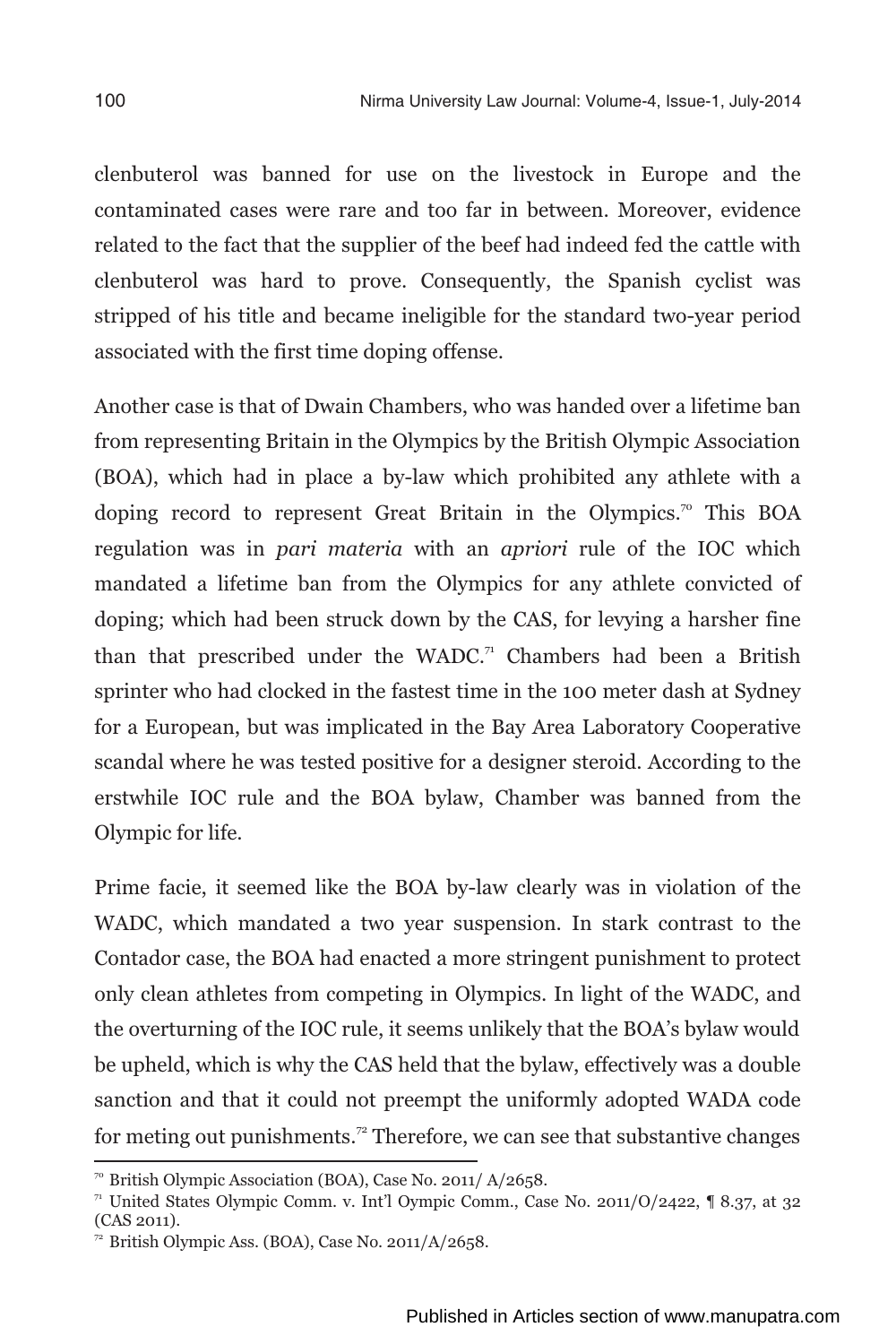implemented by the governing body which counteracted the purposes of the WADA and CAS to have a uniform approach and system.

## **8. THE FUTURE OF ANTI-DOPING: CLARITY, TRUST AND CERTAINTY**

The legitimacy of a sport's anti-doping isn't a dichotomous issue, with a clear villain and a winner; rather it is a grey aspect, which can have damaging consequences to the sport itself.<sup>73</sup> Trust is crucial for the smooth functioning of any sport and in this regard the efficacy of a doping mechanism depends both on the ability of administrators to run the system in a just and fair manner; and on the athletes to maintain their level of integrity and the faith their fans place in them. In addition to trust, there should also be a need for clarity, consistency and certainty in the rules.

## **a) Sports bodies practice what they preach**

Sporting bodies should ensure that the rules that they promulgate in the best intentions of the sport are duly followed by them and not besmirched by vested interests. Abiding the rules not only results in greater consistency in the system but rather ensures people's trust in the system that the authorities orchestrate. Ambiguity in the anti-doping mechanism came to light, when in August 2005, accusations were levied at the seven-time Tour de France champion Lance Armstrong. A French newspaper published a story about the research performed on Armstrong's urine sample from seven years; although the data suggested that Armstrong had taken EPO, there was no indication that proper chain-of-custody procedures were followed, that there was proper specimen storage and handling or a B-sample was permitted that would ensure Armstrong the retesting rights that any accused would normally have. Instead of denouncing the newspaper's tactics as untenable and assigning fault to the laboratory with regard to its breach of anonymity, WADA's Chairman, Richard Pound implied support for the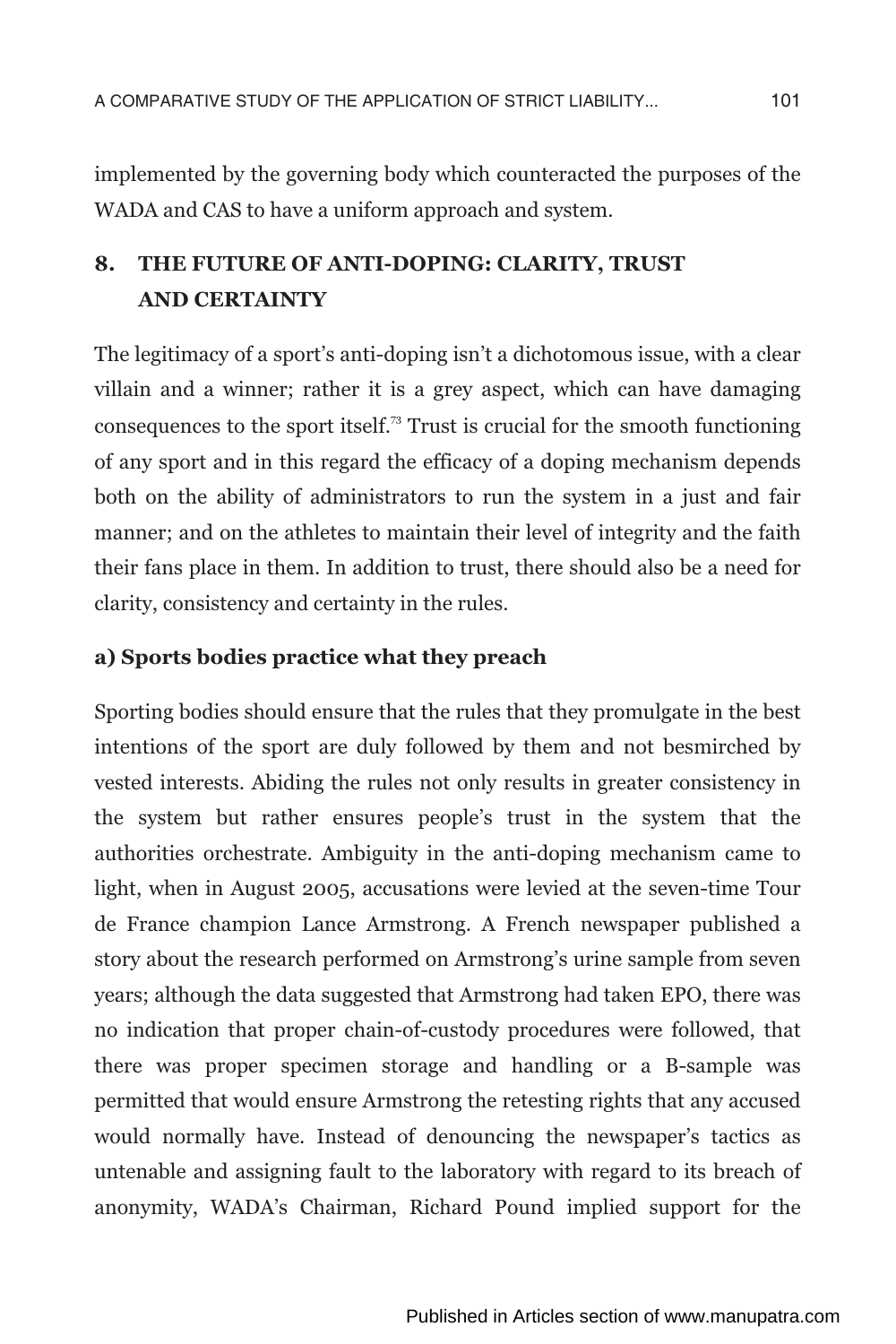newspaper's accusations which other notable sport originations, namely USA Cycling described as 'completely without credibility'.<sup>74</sup> The International Cycling Union (UCI) also condemned WADA for not ensuring that its own guidelines should be followed. Such a failure of an anti-doping organization's leadership to validate its own regulations cannot be repeated if the organization strives to promote trust and legitimacy in the system.

## **b) Ensuring clarity and consistency**

The onus lies on the authorities to oversee that anti-doping law is not a source of ambiguity and instead is impartial and based on the principle of <sup>75</sup> *nullum crinem sine lege certa*.

Similar to most arbitration panels, CAS is not bound by prior arbitration precedents nor is it obliged to follow the principle of *stare decisis*. However, in the past decade there has been a certain consensus in the CAS panel to follow the precedents of previous tribunals except when there is strong reason to not do so in the interest of justice;<sup> $\pi$ </sup> this body of case law has been referred by many as *lex sportiva*.<sup> $\pi$ </sup> While this recent inclination of CAS to rely on precedents has furthered the cause of consistency and clarity of antidoping rules, disagreements among CAS panels still occur. To improve the predictability of anti-doping laws, simple advisory opinions can be formulated to help guide athletes and arbitration panels along with developing a 'supreme' panel to conclusively resolve such contentions.

CAS must continue in its endeavour to maintain the clarity of anti-doping rules and consistency in their application so that an athlete who is already

<sup>73</sup> *Supra* note 9.

<sup>74</sup> USA Cycling Strongly Backs Armstrong, ASSOCIATED PRESS (Aug. 27, 2005) *available at* http://msnbc.msn.com/id/9050722/.

<sup>75</sup> Aanes v. FILA, CAS 2001/A/317, Award of 9 July 2001, Digest of CAS Awards III.

 $76$  A.C. v. FINA, CAS 96/149, Award of 13 March 1997.

<sup>77</sup> Richard H. McLaren, *The Court of Arbitration for Sport: An Independent Arena for the World's Sport Disputes,* 35 VAL. U. L. REV. 379 (2001).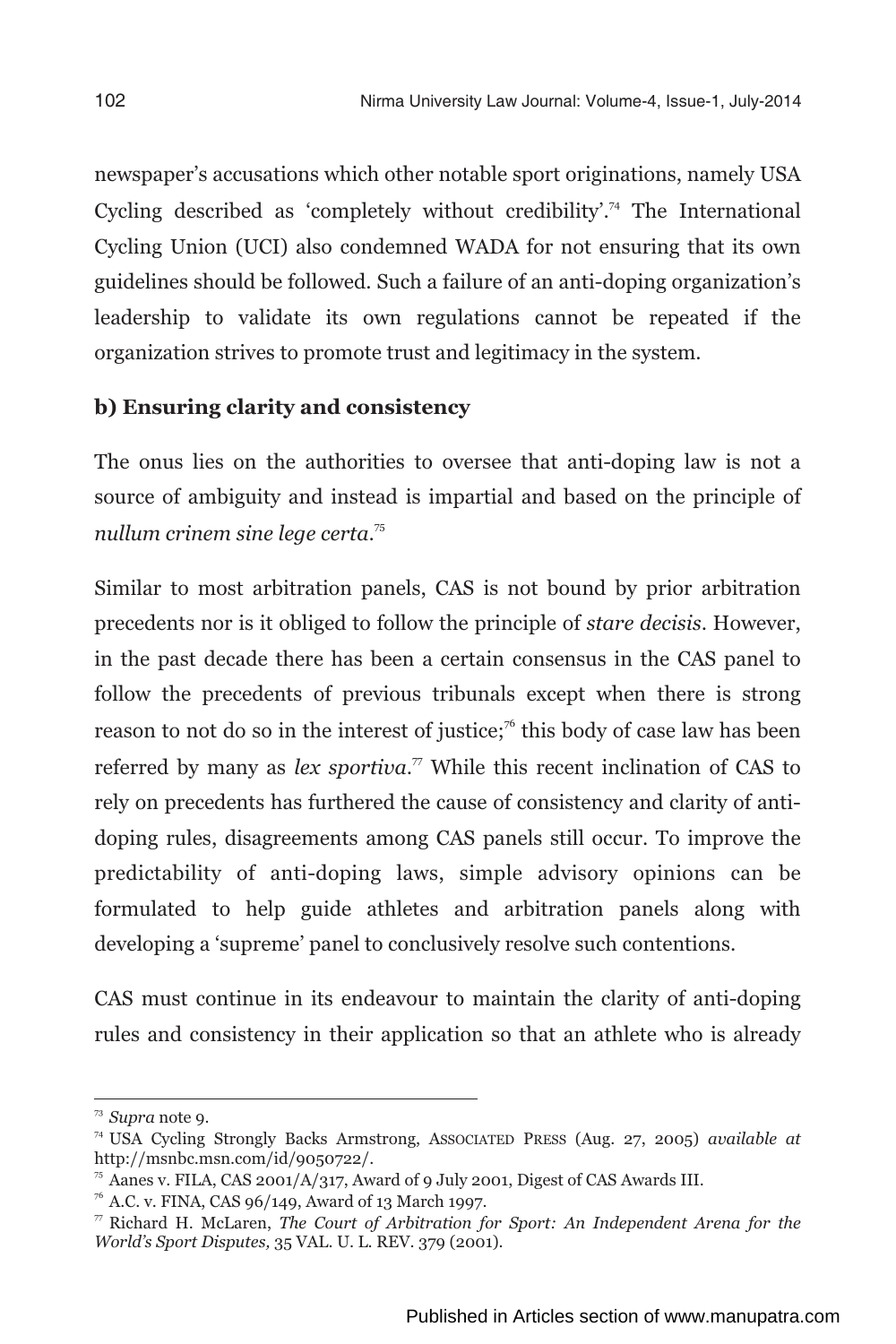burdened by strict liability principle doesn't get further aggrieved. Without this trust, the outcomes of doping cases will be blanketed in doubt and the integrity of the sport as a whole will suffer.

## **9. STRICT LIABILITY FOR THE CLUBS IN CASES OF 'ILLICIT CHANTS'**

The paper tracing the principle of strict liability and its relations with doping cases would also like to mention some other instances of the application of strict liability to other facets of sports. Chanting by fans is common in most of the arenas where sports are played live or in the stadium in front of audience. Usually instances are seen where the team which is playing at 'home' (meaning at the stadium/city/country) where they are based have the confidence of the crowds. This is not exhaustive though, a team can enjoy the crowd support even in third party neutral venues, and this is seen as an integral part of the sports culture. It is not of surprise then that some venues have earned the reputation for being host to notorious fan bases, Turkish club Galatasaray SK's former home stadium, the Ali Sami Yen in Istanbul has earned the sobriquet 'Hell', because of the atmosphere it has in the past.<sup>78</sup> In this scenario, it is although true that chanting by fans has its own merits of making the sport more competitive, racial chanting, violence by fans, threats to players and managers are posing new questions about the depth to which such standards can stoop.

In 2011, UEFA (Union of European Football Associations), fined the Scottish football club Celtic FC for indulging in pro-IRA (Irish Republican Army) chants by its fans in the match against French club Stade Rennais.<sup>79</sup> The Scottish club was found culpable under the strict liability approach of the UEFA where the clubs are liable for the conducts of the players, officials, members, supporters and any other persons exercising a function at a match

<sup>78</sup> Roshan Gopalakrishna, 'Illicit Chanting' and Strict Liability, (Apr. 27, 2012) *available at* http://lawnk.wordpress.com/2012/04/27/illicit-chanting-and-strict-liability/. <sup>79</sup> *Id.*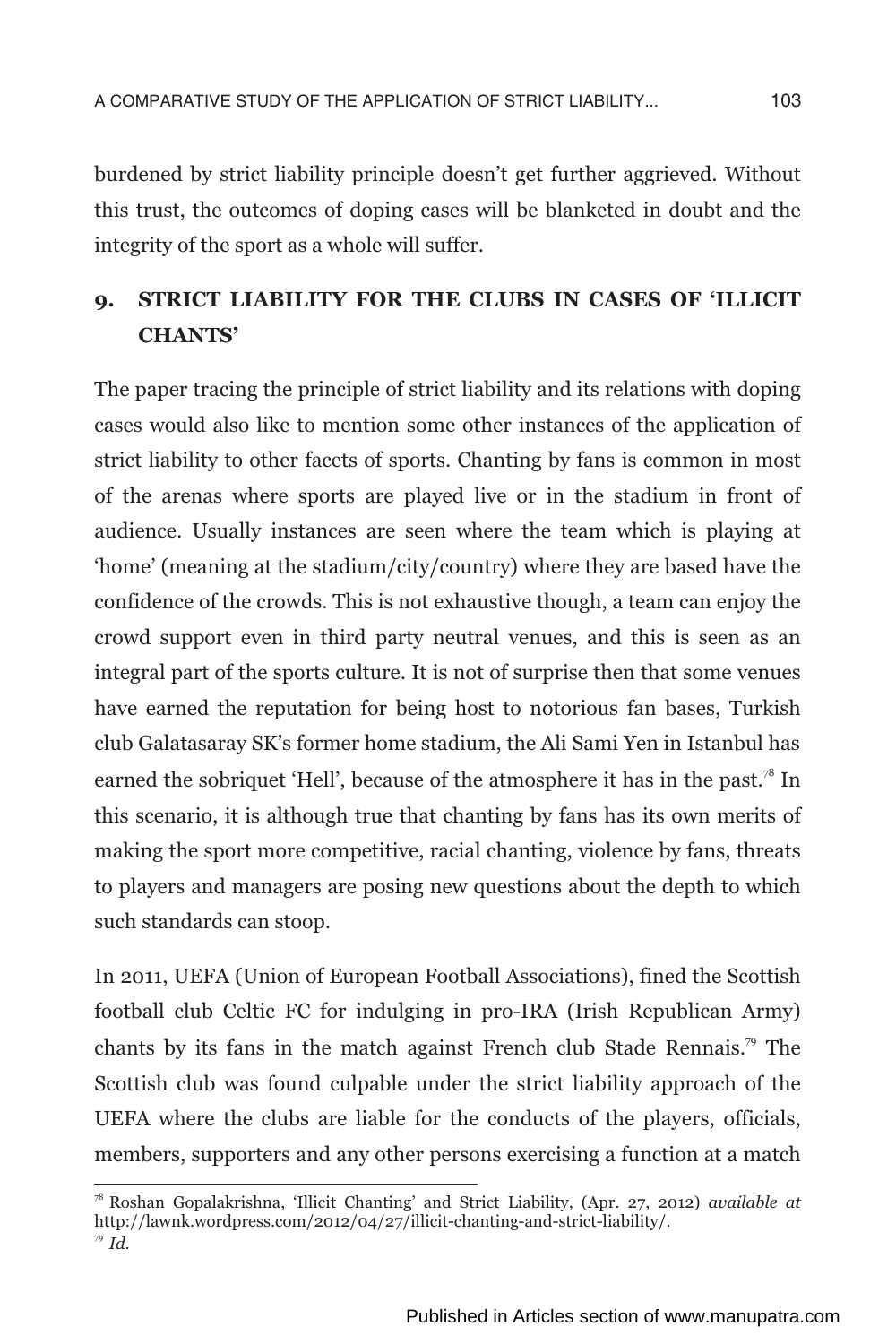on behalf of the members association or club.<sup>80</sup> This responsibility was present as UEFA's rules outlaw the *"use of gestures, words, objects or any other means to transmit any message that is not fit for a sports event, in <sup>81</sup> particular if it is of a political, offensive or provocative nature."* The UEFA statute, thus empowers it to implement any measure appropriate to fulfil its objective, inspite of the fact that there is no definition of 'illicit chanting' anywhere in the UEFA rules. Thus, the Scottish club had to bear strict liability for the actions of their supporters, even though the club itself was not at fault. This is to be contrasted with the fact that in 2006 UEFA had stated that pro-IRA chants were actually a nationalist issue, similar to Basques and Catalans in Spain and were therefore not prohibited.<sup>82</sup>

In a similar case in PSV Eindhoven v. UEFA,<sup>83</sup> the Dutch club PSV was fined and given a severe warning for racist behaviour by their fans during a Champions League match against Arsenal in 2002. The same club PSV had been found in breach previously for failing to prevent behaviour by its fans, the club PSV went on to challenge the strict liability which was upheld by the CAS, although it held that the club had not infringed any rule as it had made adequate security arrangements.

Feyenoord Rotterdam v. UEFA,  $^{84}$  addressed the issue of the consequences of strict liability when the supporters of the club are not officially recognised to be so. Feyenoord fans resorted to violence against the French club Nancy and within the stadium. Feyenoord claimed that the fans in questions were not official supporters as they were not given tickets through the official channels of the club, were not transported to the stadium by the club, or could not be identified from their looks as fans of Feyenoord. The CAS

<sup>80</sup> Article 6 of the UEFA Disciplinary Proceedings.

<sup>&</sup>lt;sup>81</sup> UEFA's rule under Article 11.2 (e).

<sup>82</sup> *Supra* note 78.

<sup>&</sup>lt;sup>83</sup> CAS Award Number 2002/A/423.

<sup>84</sup> CAS Award Number 2007/A/1217.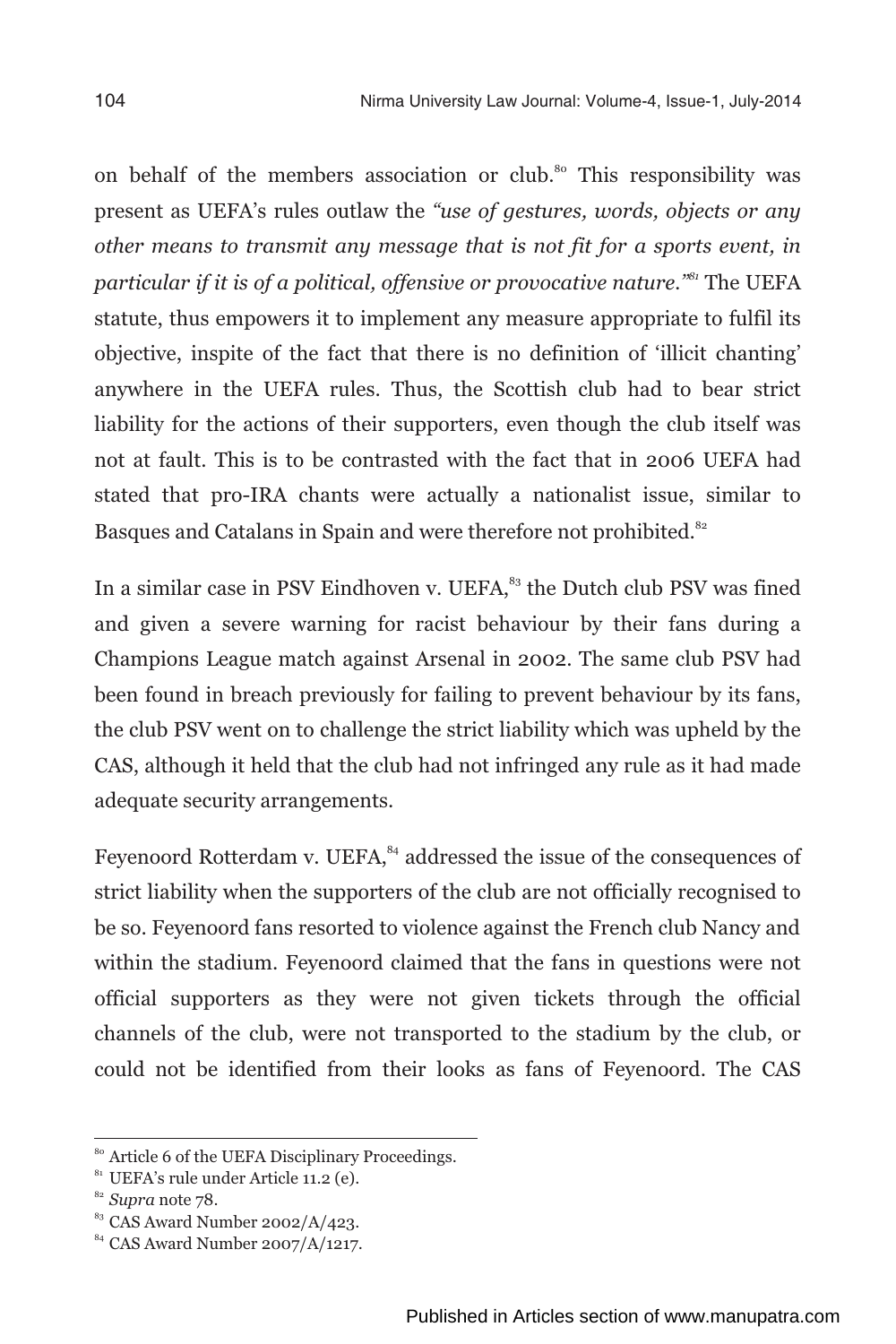aligned with UEFA in holding that supporter was an undefined term, the reasonable and objective observer should be able to determine who is a supporter of the club. $85$ 

In another case, a lapse of the security personnel to adequately screen spectators, which led to racist and discriminatory behaviour by its fans during a UEFA league match was attributed to the club Athletico Madrid.<sup>86</sup>

It is therefore not surprising that after the 2010-11 Season the Scottish Premier League enacted the Offensive Behaviour at Football and Threatening Communications (Scotland) Act, 2012 to address sectarianism and offensive behaviour in the sport. This would give additional tools to the police and the prosecutor to crack down on sectarian songs and abuse during football matches and the internet. As stated the Act will only criminalize behaviour likely to lead to public disorder which expresses or incites hatred, is threatening or is otherwise offensive to a reasonable person. Many other governing bodies of sports (like The ICC's Anti-Racism Code) have also adopted stringent measures to check racism in sports, it remains to be seen whether these policies also have the same underpinning of strict liability as is present in other codes like the UEFA.

## **10. STRICT LIABILITY AND MATCH FIXING**

The highly controversial decision by the Court of Arbitration for Sports that dealt with the case of match fixing involving ten individual players and two clubs, namely the Metalist Kharkiv and Karpaty Lviv witnessed the application of principle of strict liability in an instance of match- fixing. $\frac{87}{5}$ 

The facts of the instant case pertained to the match between the two clubs-Metalist and Karpaty that took place on  $19<sup>th</sup>$  April, 2008 and witnessed a

<sup>85</sup> *Supra* note 78.

<sup>86</sup> Club Atletico de Madrid SAD v. UEFA, CAS Award Number 2008/A/1688.

<sup>87</sup> CAS Issues its decision in the case of FC Karpaty and FC Metalist, http://www.tascas.org/d2wfiles/document/6999/5048/0/Media20Release20\_English\_20Metalist.pdf.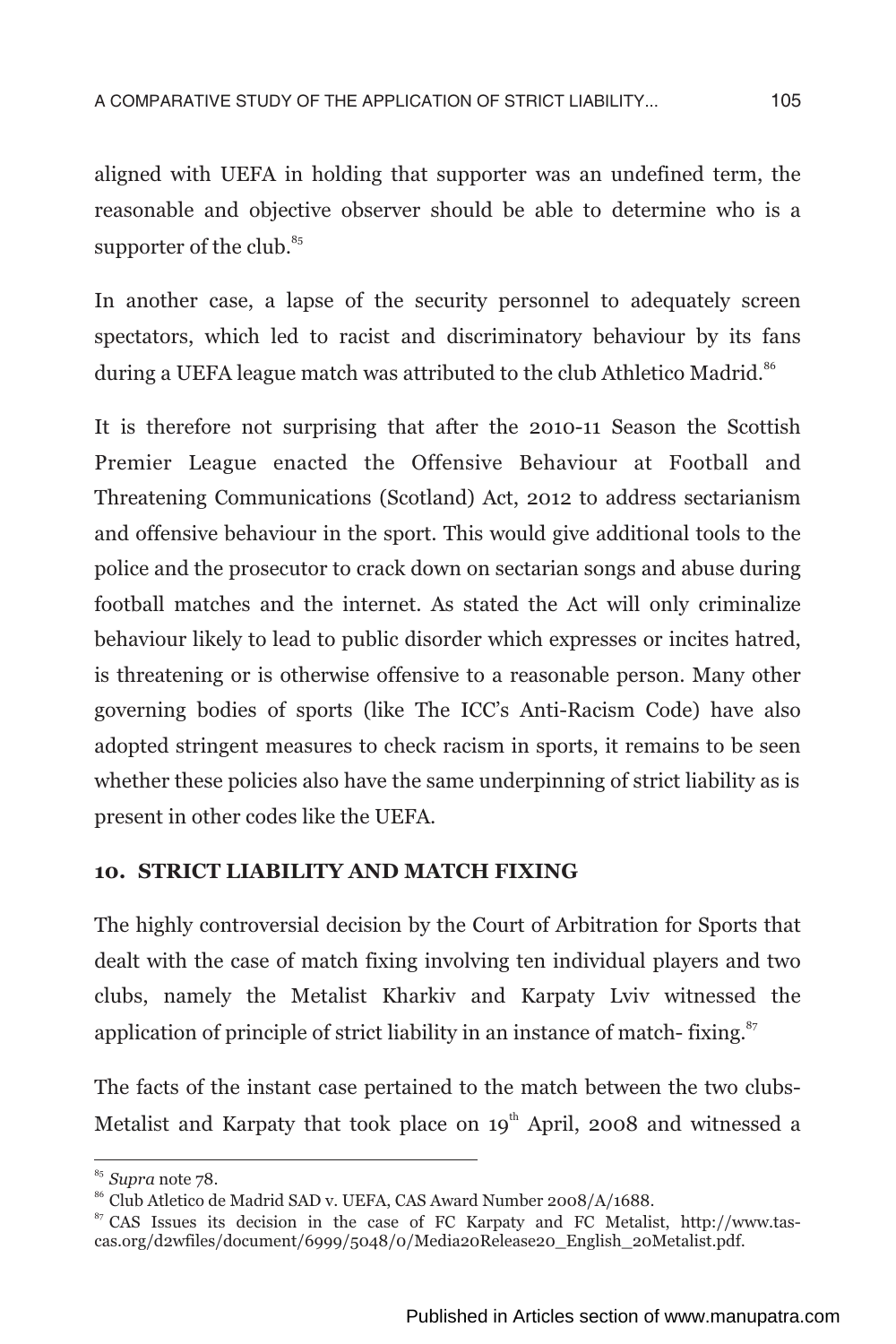score of 4-0 in favour of Metalist. The irregularities arising out of the match gave rise to a series of proceedings in Ukraine and Switzerland.<sup>88</sup> Karpaty, inspite of evidences of such fixing did not report this to the authorities, and merely used it in a dispute with the player concerning payment of his salary. The Football Federation of Ukraine, as a party to the dispute received the digital evidence which was used to institute charges of match-fixing between the clubs.

The Control and Disciplinary Committee (CDC) declared the match was fixed and several sanctions were levied as against the clubs, its officials and the concerned players. The CDC, furthermore, did not consider the Ukrainian defense of presumption. Match fixing was held to constitute wider infractions than bribery that was indictable under Ukrainian law. The Appeal Committee, confirming the decision, changed and reduced the sanctions imposed by CDC. $^{89}$  Upon further appeal by the clubs to the CAS, matchfixing was confirmed and the tribunal applied the principle of strict liability upon the clubs, the officials and the players for the conduct of the individual players.

This decision was consequential in the UEFA Champions League that had a policy barring the admission of clubs involved directly or indirectly in instances of match fixing. Pursuant to the CAS decision, FC Metalist was barred from UEFA competitions. An appeal to this decision was overturned by the Deputy President of the Appeals Arbitration Division and the UEFA decision was upheld. Though the decision before the Swiss Supreme Court is pending, the UEFA clearly upheld the CAS decision of holding the club liable for the individual acts of players.<sup>90</sup>

<sup>88</sup> Olena Perepelynska, *CAS Confirmed Strict Liability Principle in Match-Fixing, available at* http://cisarbitration.com/2013/08/26/cas-confirmed-strict-liability-principle-in-matchfixing/?utm\_source=Mondaq&utm\_medium=syndication&utm\_campaign=inter-article-link. <sup>89</sup> *Id.*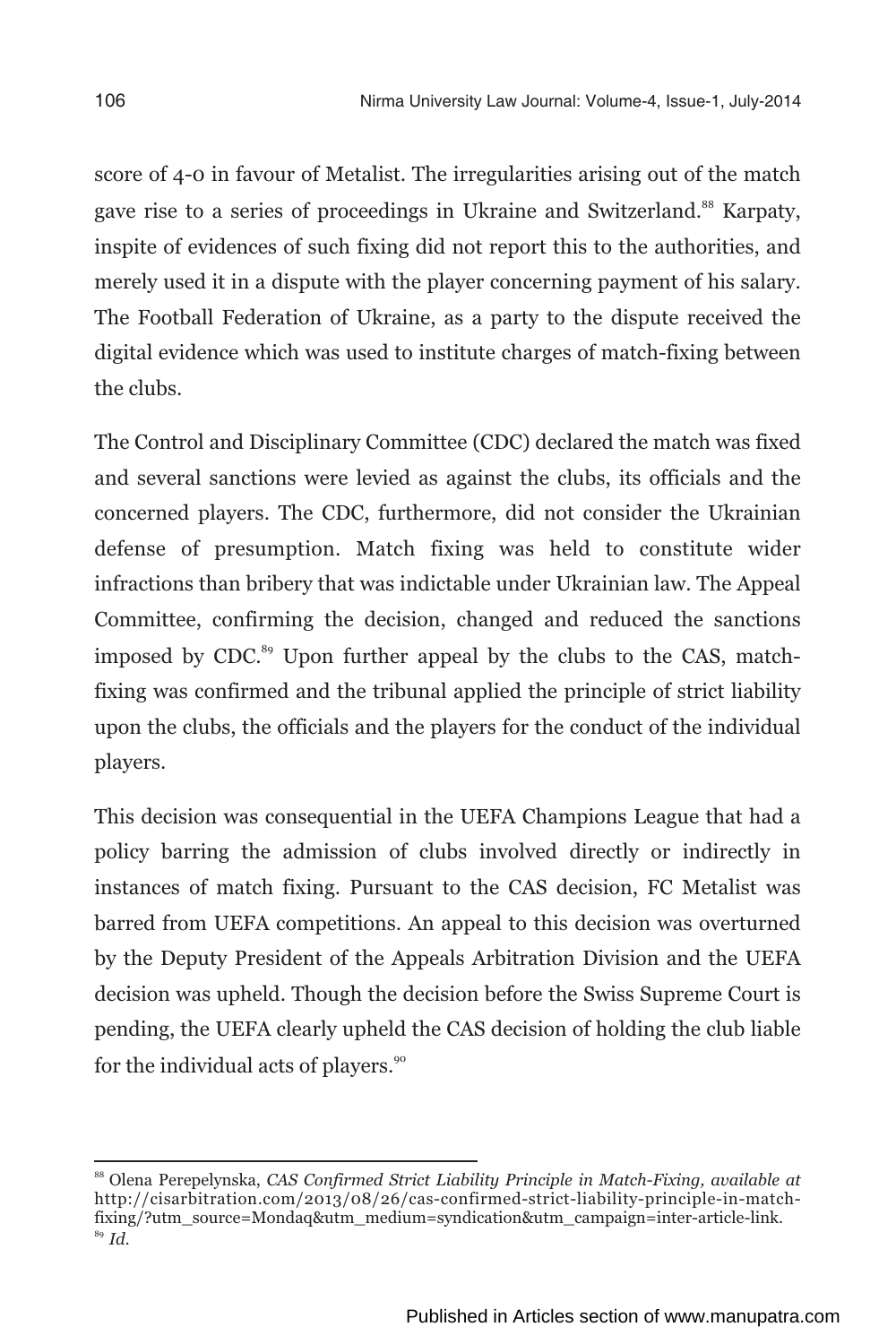Hence, the application of this principle of strict liability has been witnessed in cases against match-fixing that held clubs liable for the acts of its individual players indulging in match fixing since such illegal acts may have serious consequences in the arena of organized sport.

## **11. CONCLUDING REMARKS**

The application of strict liability in the war against doping has been with its costs, it has burdened international athletes for the sake of preserving competition in the international arena. Cleansing sports of performanceenhancing drugs is an uphill task with inherent complexities and competing justices. Such a virtuous task often entails sacrifices and it should be the duty of the people in charge to assure that these sacrifices are reduced to the fullest extent possible.

The blanket submission to the code, is not without complications, there are plenty of genuine reasons for the athletes to have some defense to their side, to plead non-guilty to doping. The very lists that defines what substances are considered for the purposes of the WADA code, needs revision too, to be better updated and allowing to exclude other cases of supplements, and other substances found in common medication. It is, therefore, particularly burden on for athletes who might not have unequal bargaining power against international bodies like the WADA. Therefore, till this balance of power is restored to a stage of equilibrium, such an application will continue to see more innocent victims for the larger picture of preserving integrity by the athletes.

However, in application of this very principle, in cases of illicit chanting by the fans or match fixing different results can be witnessed. This is because if team has an official fan base, who they facilitate in the procurement of tickets, transportation and encourage to actively cheer for the aforesaid team, the team should be held strictly liable for any messages which can be